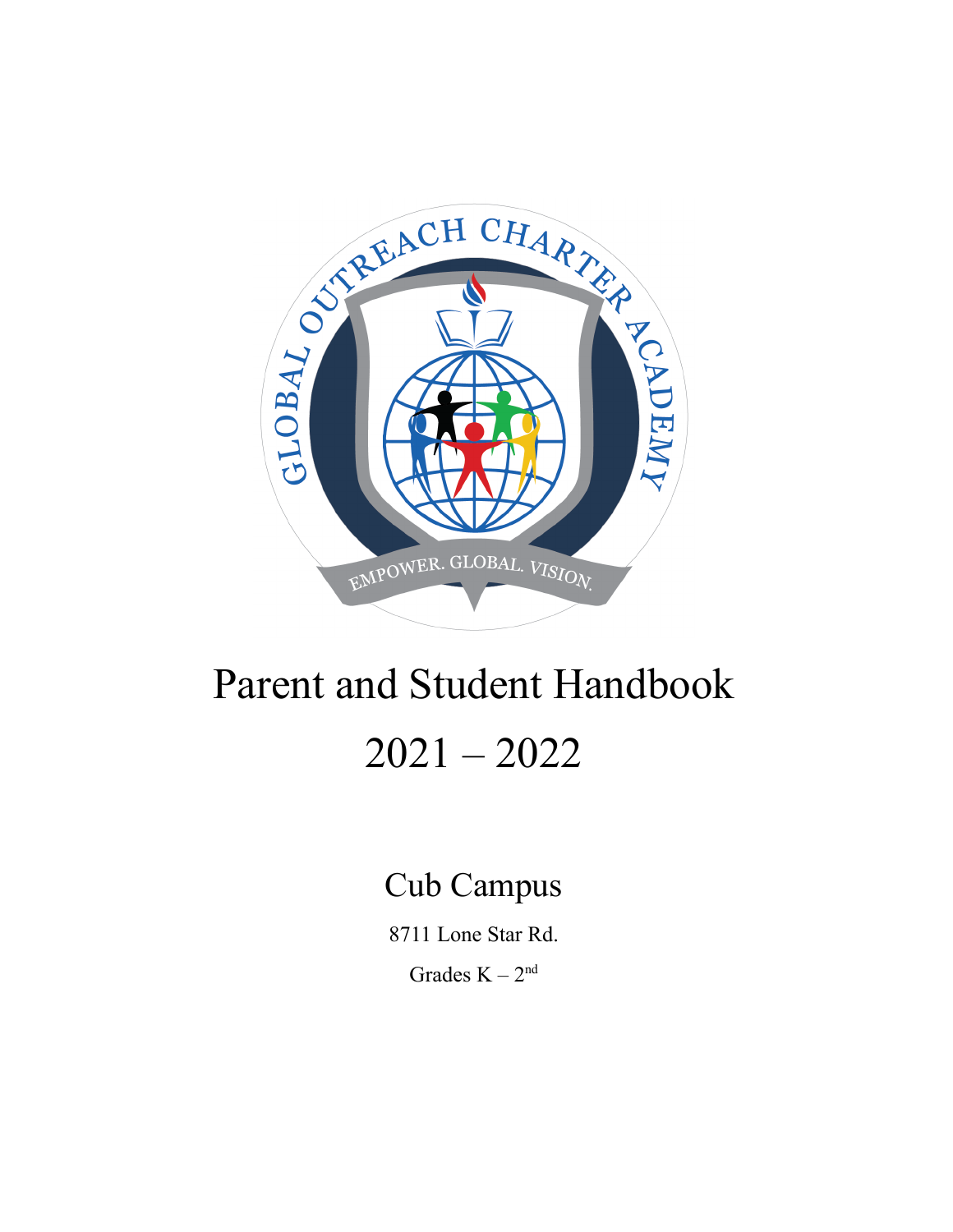## **TABLE OF CONTENTS**

| <b>GOCA</b> Special Event Dates                                                      | pg.3                                                        |
|--------------------------------------------------------------------------------------|-------------------------------------------------------------|
| School Hours                                                                         | pg. $4$                                                     |
| Arrival                                                                              | pg. $4$                                                     |
| <b>Tardy Policy</b>                                                                  | pg. 5                                                       |
| Dismissal                                                                            | pg. 5-6                                                     |
| Late Pick-up                                                                         | pg. $6$                                                     |
| Early Checkout                                                                       | pg. 7                                                       |
| Before School Care/ After School Care                                                | pg. 8-10                                                    |
| School Clinic and Related Health Issues                                              | pg. 11                                                      |
| <b>Illness</b><br>Injury<br>Medications<br>Allergies<br>• Screenings<br>Lice Control | pg. 13<br>pg. 14<br>pg. 14<br>pg. 14<br>pg. 15<br>pg. 15-16 |
| Dining Services                                                                      | pg. 17                                                      |
| Lunch Schedule                                                                       | pg. 18                                                      |
| <b>Field Trips</b>                                                                   | pg. 19                                                      |
| <b>Grading Scale</b>                                                                 | pg. 20                                                      |
| Home Learning Policy                                                                 | pg. 21                                                      |
| <b>Electronic Media Guidelines</b>                                                   | pg. 22                                                      |
| Communication                                                                        | pg. 23                                                      |
| Uniform Dress Code Policy                                                            | pg. $24 - 25$                                               |
| <b>Student Code of Conduct</b>                                                       | pg. 26                                                      |
| Volunteer Service Hours                                                              | pg. 27                                                      |
| <b>Visitors Policy</b>                                                               | pg. 27                                                      |
| Policies and Procedures - Discrimination/Harassment                                  | pg. 28 - 30                                                 |
| Parent Handbook Acknowledgement                                                      | pg. 31                                                      |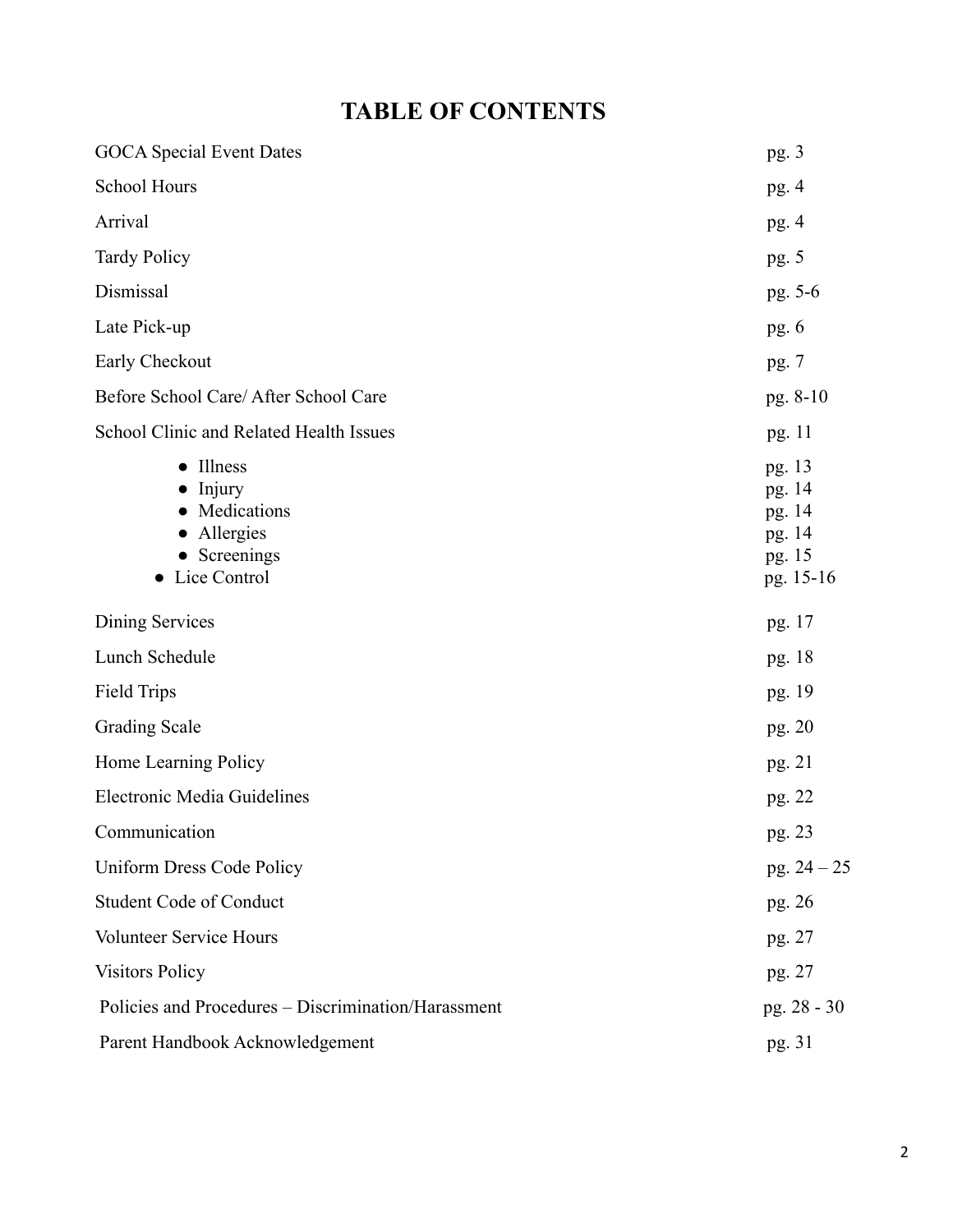## **GOCA**

### **Special Events Dates**

#### **2020-2021**

| $K - 2$ Student Orientation            | August $4^{th}$ 3 PM $-6$ PM |
|----------------------------------------|------------------------------|
| $3 - 8$ Student Orientation            | August $5^{th}$ 3 PM $-6$ PM |
| $3 - 8$ Open House                     | September $7th 5 PM - 7 PM$  |
| $K - 2$ Open House                     | September 7th $5 PM - 7 PM$  |
| K-2 Hispanic Heritage Celebration      | September - October 2021     |
| <b>Black History Month Celebration</b> | February 2021                |
| <b>Cub Campus Bash</b>                 | May 2022                     |

\*Dates are subject to change and more events will be added as the year progresses.

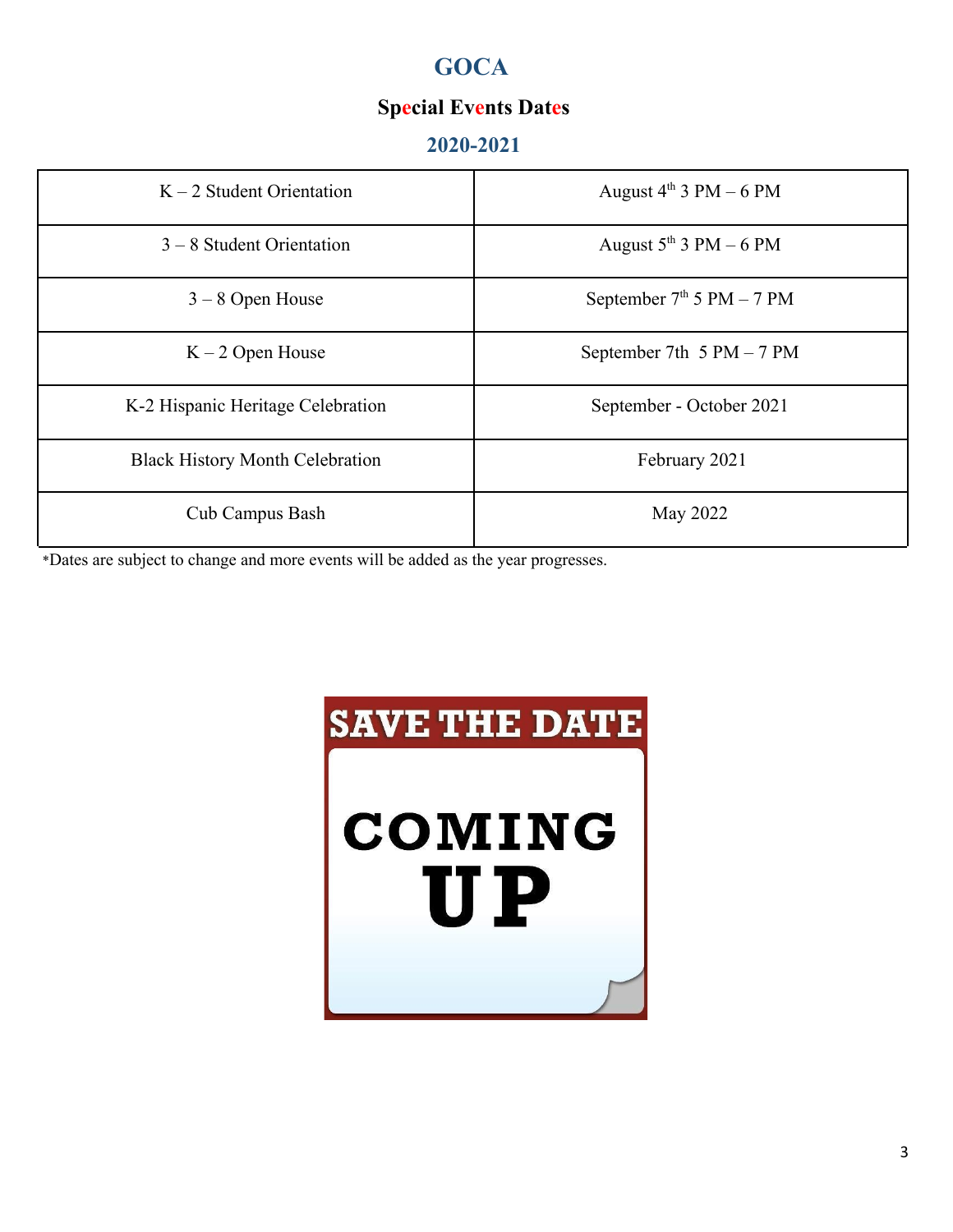## **GOCA**

## **School Hours**

| <b>Before School Care:</b>            | 7:00AM-8:10AM |
|---------------------------------------|---------------|
| <b>Fluency Checks:</b>                | 8:00AM-8:30AM |
| <b>Regular School Hours K-2</b>       | 8:30AM-3:00PM |
| <b>Middle School Hours</b><br>$3 - 8$ | 8:30AM-3:06PM |
| <b>Early Dismissal Hours K-8</b>      | 8:30AM-1:45PM |
| <b>After School Care:</b>             | 3:00PM-6:00PM |
|                                       |               |



#### **Arrival Procedures**

Every morning from 7:45am to 8:30am the GOCA staff will be outside greeting and welcoming your child to the school.

#### **The school administration requires all parents arriving after 8:30 am to park their cars and walk their children to the main office entrance. School's staff will not be outside after 8:30 am to walk the students from their cars to the main office.**

We recommend bringing your child to school early, so he/she can participate in Fluency Checks, which will be held every morning 8:10am to 8:30am.

GOCA's first priority is the safety of our students. Every effort is made to ensure our students' safe arrival and dismissal to and from school.

#### *Please follow the following procedures very carefully*

#### **Arrival**:

To make sure that our students safely enter the school in the morning, please follow the procedures below when dropping students off in the morning:

- 1. During morning drop-off parents may drive students to the carport and a staff member will receive them and guide them in the building.
- 2. Please do not drop off students before reaching the carport as it can create a dangerous environment for your children and other drivers.
- 3. **Do not** let your children out of your car in the middle of the parking lot. We have staff on site to let your children out of the car once you pull up to the main entrance.
- 4. Students not enrolled in Extended Day may enter the building starting at **7:45am.** If a child enters campus early there is a **\$5 early drop off fee, for each occurrence.** Parents will be encouraged to enroll in Before School Care.

GOCA cares about the safety of every single student in our school, we kindly ask you to follow the above instructions to make sure that the drop off process is quick and safe for our students. In case the instructions are not followed, the parent might receive a warning and will be required to park the car and walk students to school.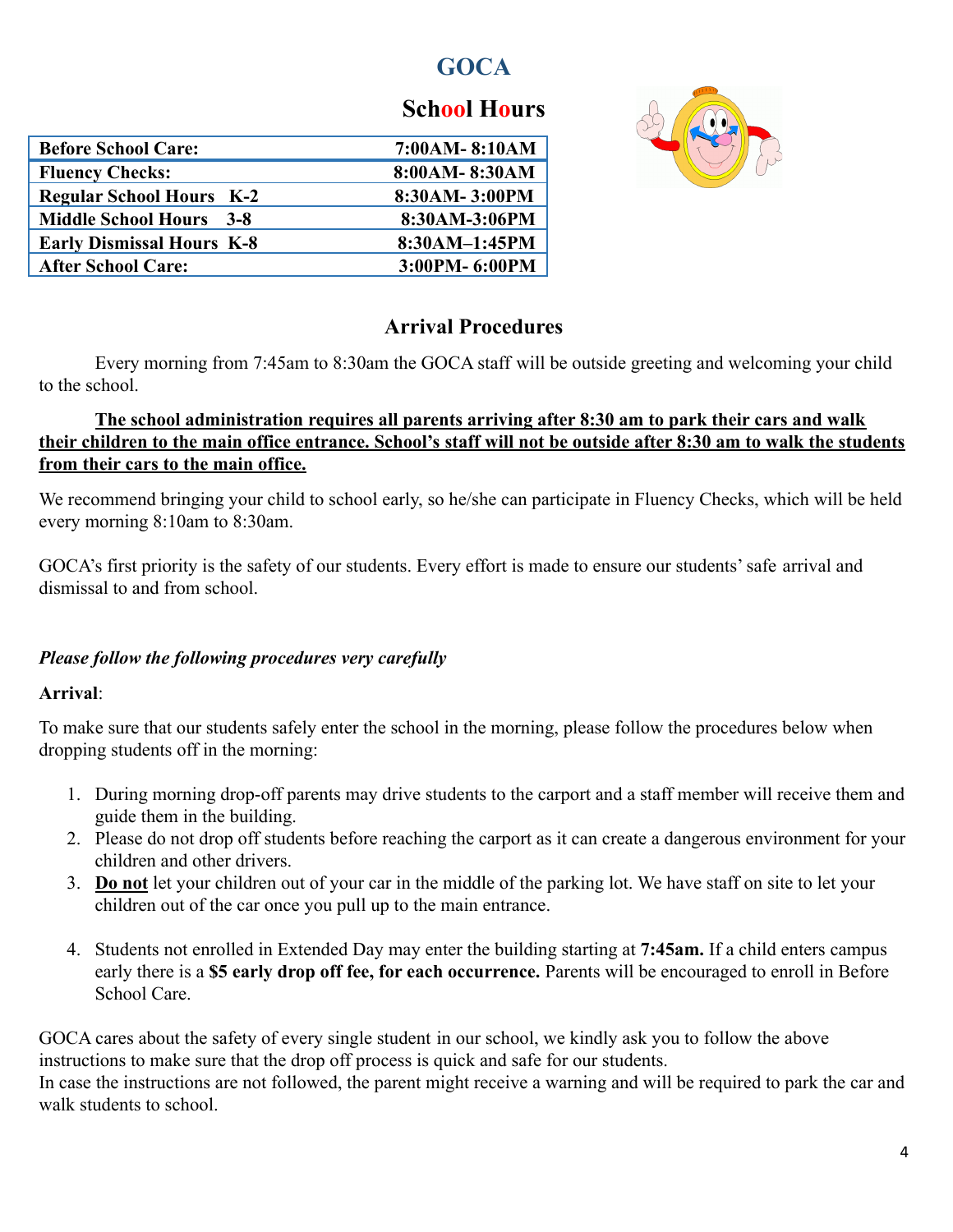#### **Tardy Policy**

**Tardy Definition**: Tardiness is defined as the physical absence of a student in the classroom at the beginning of a regularly scheduled session at which he or she is scheduled to be present.

All students arriving after 8:30 am must be accompanied by parents inside, be signed in on the tardy log, and get a tardy pass in order to enter the classroom. After 8:40 am students will be considered tardy to school.

#### **Consequences for Tardy to School:**

The first three (3) tardy occurrences are documented in the electronic tardy tracking system and serve as a *written warning*. Consequences begin on the 4th recorded tardy:

- (4th, 5th, 6th tardy) Phone call home and note sent home
- (7th, 8th, 9th tardy) Lunch detention (30-minutes)

● 10 occurrences of tardy to school – Documented meeting with the parent, principal, and dean of students. Possible referral to full service schools.

#### **Any other tardies after the 13th occurrence will be reported to a truancy officer.**

*Examples of acceptable reasons for tardiness are the same as the examples for acceptable reasons for excused absences, such as doctor's appointment (a note must be provided).*

#### **Dismissal:**

Students must leave the school grounds immediately after dismissal, unless they are enrolled in the Extended Day program or an after-school tutoring. Van riders must be picked up from the main lobby.

**Students will not be released in the main office to parents starting at 2:15pm. As dismissal time is an extremely busy time of the school day, please avoid calling the front office from 2:15pm through 3:15 pm.**

#### **Pick-up Procedures:**

- 1. Parents of students in grades K-2<sup>nd</sup> will enter the line from the first entrance on Lone Star Rd, following the line until they reach the carport pick-up area. Students will be dismissed using the PikMyKid system. All parents or guardians, or any other adult authorized by the parent to pick up the child must have the student's dismissal number. This number will be given to the person assisting with dismissal.
- 2. Once the child is in the car the parent may leave the car line and exit the parking lot.
- 3. Due to safety reasons, parents are asked not to exit their vehicles during the full duration of dismissal. Parents should be mindful that the businesses surrounding the school are not authorized Cub Campus parking areas. Please do not risk getting your vehicles towed during dismissal. No parents will be able to walk up to the school entrance.

#### 4. **Please refrain from using cell phones in the car line as distractions may cause accidents and injuries.**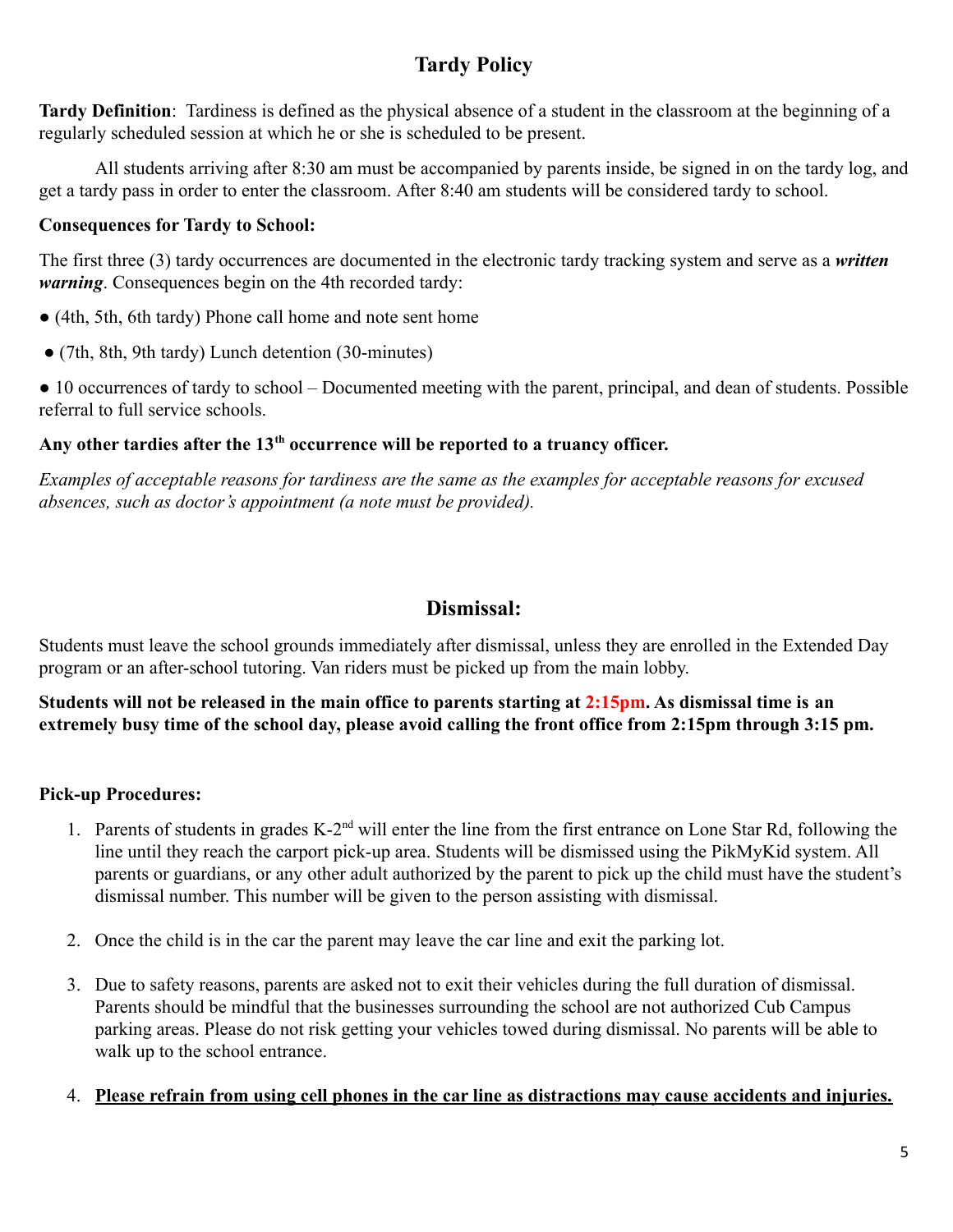Only individuals listed on the emergency procedure card will be allowed to pick-up students from the school. It is a parent's responsibility to keep contact information as updated. A valid photo identification will be required of all individuals picking up students at all times. If someone arrives at the school to seek the release of a student and the person's name is not on the emergency contact card, the student will not be released. Furthermore, if the person picking up the child does not have valid photo identification the student will not be released. To avoid having the school become involved in personal family conflicts, parents or guardians should submit to school authorities a copy of any legal documents which indicate who has legal access to the child and his/her records during school hours. In the absence of legal documentation, school officials will provide access only to those individuals whose names appear on the student's data card. Failure to provide the school legal documentation outlining visitation rights will result in any parent listed on the birth certificate to be permitted to pick-up a child. Friends and strangers will be denied access to a student in the absence of verified parental consent.

Changes to a child's dismissal plan must be made in writing or by phone by 2:00 pm to allow enough time to inform the child and their teacher.

#### **Late Pick-Up:**

**Students not picked up on time** will be placed in the Extended Day Program, if seats are available, and be charged according to the Late Fee Schedule below:

| <b>Late Pick up Fee Schedule</b>  |         |
|-----------------------------------|---------|
| $3:40 \text{pm} - 4:10 \text{pm}$ | \$10.00 |
| $3:40 \text{pm} - 4:40 \text{pm}$ | \$15.00 |
| 3:40pm - 5:10pm                   | \$20.00 |
| $3:40 \text{pm} - 6:00 \text{pm}$ | \$30.00 |

**Jacksonville's Sheriff Department will be contacted to pick up the student from the school after 6:00 pm**. Also, any child picked up after 6:00 pm will be charged the late fee plus an additional \$1.00 per minute. The fee is needed to pay the staff that has to stay with a child that has not been picked up on time. *All fees must be paid at the time of pick-up. Cash and all major Credit Cards are accepted.*

**If any part of the fee is not paid in full, the student will not be able to go on any of the scheduled field trips.** Please make sure that all late pick up fees are paid on the day that they are applied.

Parents also have an option to have their students picked up from the school by the following Extended Day Programs at nearby Day Care Centers. Please contact those facilities directly to receive information about the rates and pick-up times:

Corporate Kids (904) 721-5941

Little Wise Kids (904) 745-0250

Auntie Lili's Transportation (904) 338-2314 \*Se Habla Espanol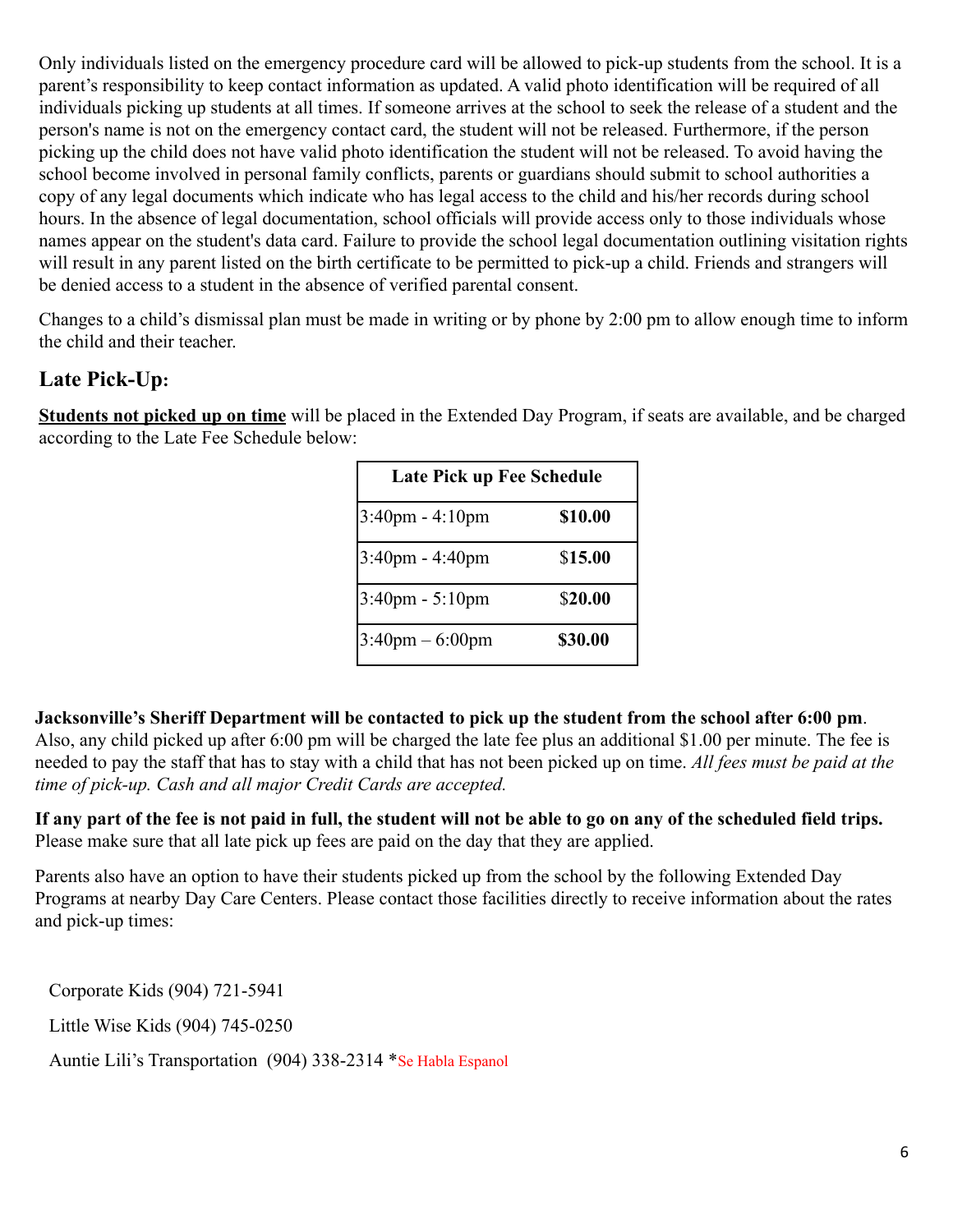#### **Early Checkouts**

Excused early checkouts are given for doctor's appointments, with notes from the doctor, and extreme emergencies. If parents/guardians need to take their child out of school before the end of the school day, they must come to the front office and sign-out their child. A school employee will call for their child who will be brought to the front office.

**Parents:** Please sign-out your child BEFORE 2:15pm if your child has an appointment that requires you to sign-out your child before our usual dismissal time at 2:45pm. No early checkouts will be permitted after 2:15 pm, as this is an extremely busy time in our school day.

GOCA will follow the Duval County School Calendar including the early release days on every other Wednesday. All students not picked up on time will be charged according to the Late Fee Schedule above. These fees may be increased for parents who do this continually.

GOCA will provide written notice to parents after five (5) early check outs within a thirty (30) day period. Additional early check outs will result in the following interventions:

A mandatory parent conference with a school administrator.

Eight (8) early check outs in any forty five (45) day grading period will result in the student and their parents being referred to the Attendance Intervention Team.

If it is determined that the parent is the cause of the chronic early check out without an acceptable excuse, then a referral shall be made to the Truancy Officer.

For the purposes of this policy, early check out without an acceptable excuse are seen as a violation of 1003.21 F.S. (compulsory attendance).

A parent or guardian may appeal an unexcused early check out if the parent or guardian has documented proof of a student's chronic illness as a reason for early check out.

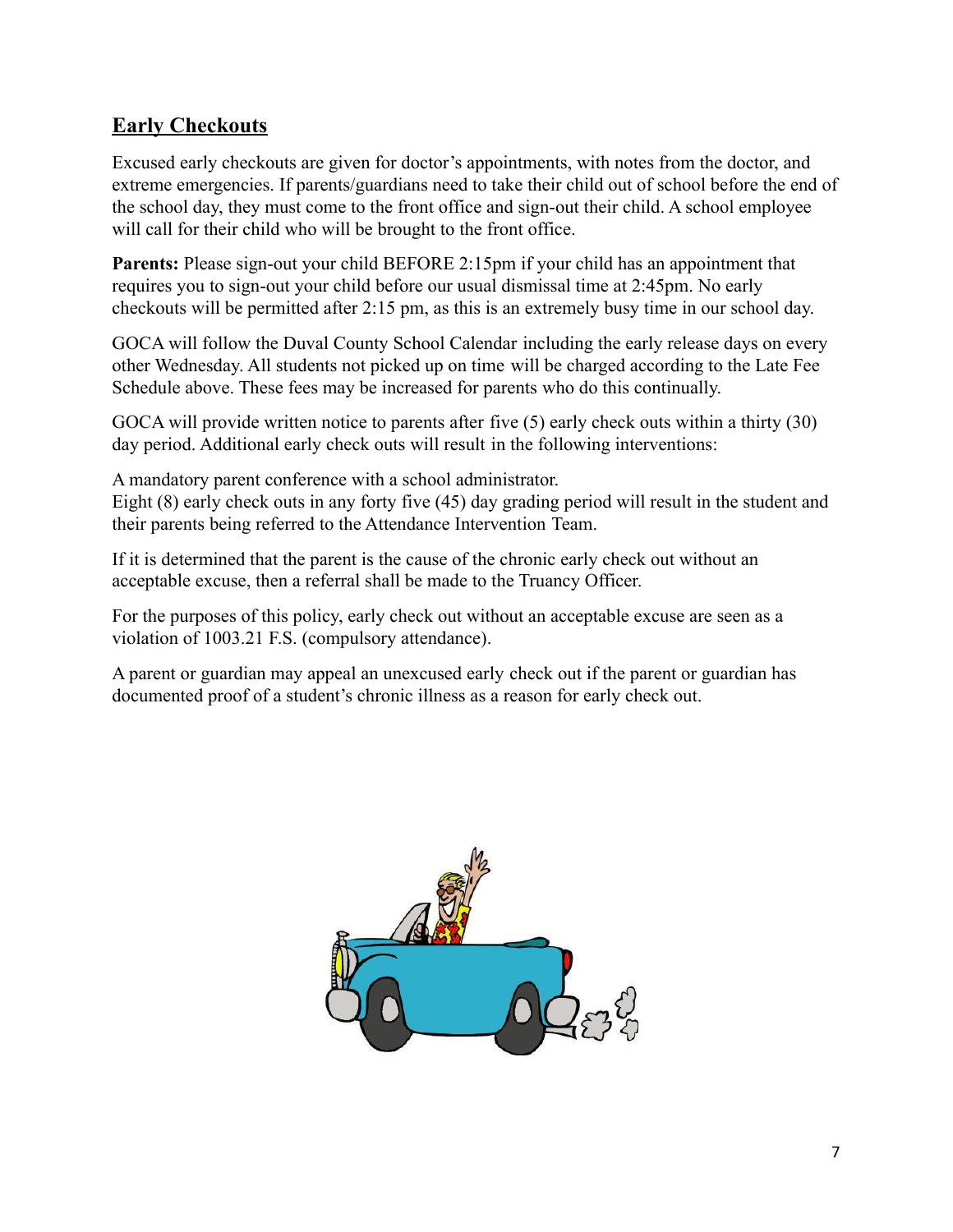#### **Extended Day**

The Extended Day Programs are specifically designed for Global Outreach Charter Academy students of working parents wishing to take advantage of extended hours offered by our School.

To admit your child into the extended day program you must first complete a couple of simple steps:

- 1) Enroll your child into GOCA and receive confirmation of their acceptance.
- 2) Enroll your child into the Extended Day Program *Enrollment forms will now be digital and are available on GOCA's website*
- 3) Submit a payment (Reference our payment schedule for our extended day pricing.)
- 4) Be aware of the drop off and pick up procedure

#### **Morning Extended Day Program: 7:00 – 8:10 a.m.**

The "Morning Extended Day Program" is designed to facilitate working parents with an earlier drop off time. The morning session consists of informal, non-instructional activities in order to smooth student's entry into the structured school day.

Morning session will start at 7am. An extended day employee will open the door and walk your child to the classroom.

#### **Afternoon Extended Day Program: 3:00-5:45 p.m.**

The "Afternoon Extended Day Program" provides a more formal, structured program of academic enrichment and activities such as games, crafts, and a wide range of physical activities and sports.

Students at Cub Campus will take a bus to Grizzly Campus for Afternoon Extended Day. Extended Day will end at 5:45 pm. Any student picked up after 6:00 p.m. will be charged a \$1 per minute late fee. These fees apply to each individual child and are not based on a family rate.

#### **CHRONIC LATE PICK-UPS OR EARLY DROP-OFFS WILL BE CAUSE FOR DISMISSAL FROM THE PROGRAM.**

#### **Extended Day Program for GOCArizing Students: Early Release Days & Friday**

If your child is accepted into the GOCArizing after-school program, the cost of Extended Day will be \$30 a month. Your child MUST attend GOCArizing every day except for Early Release Day & Friday.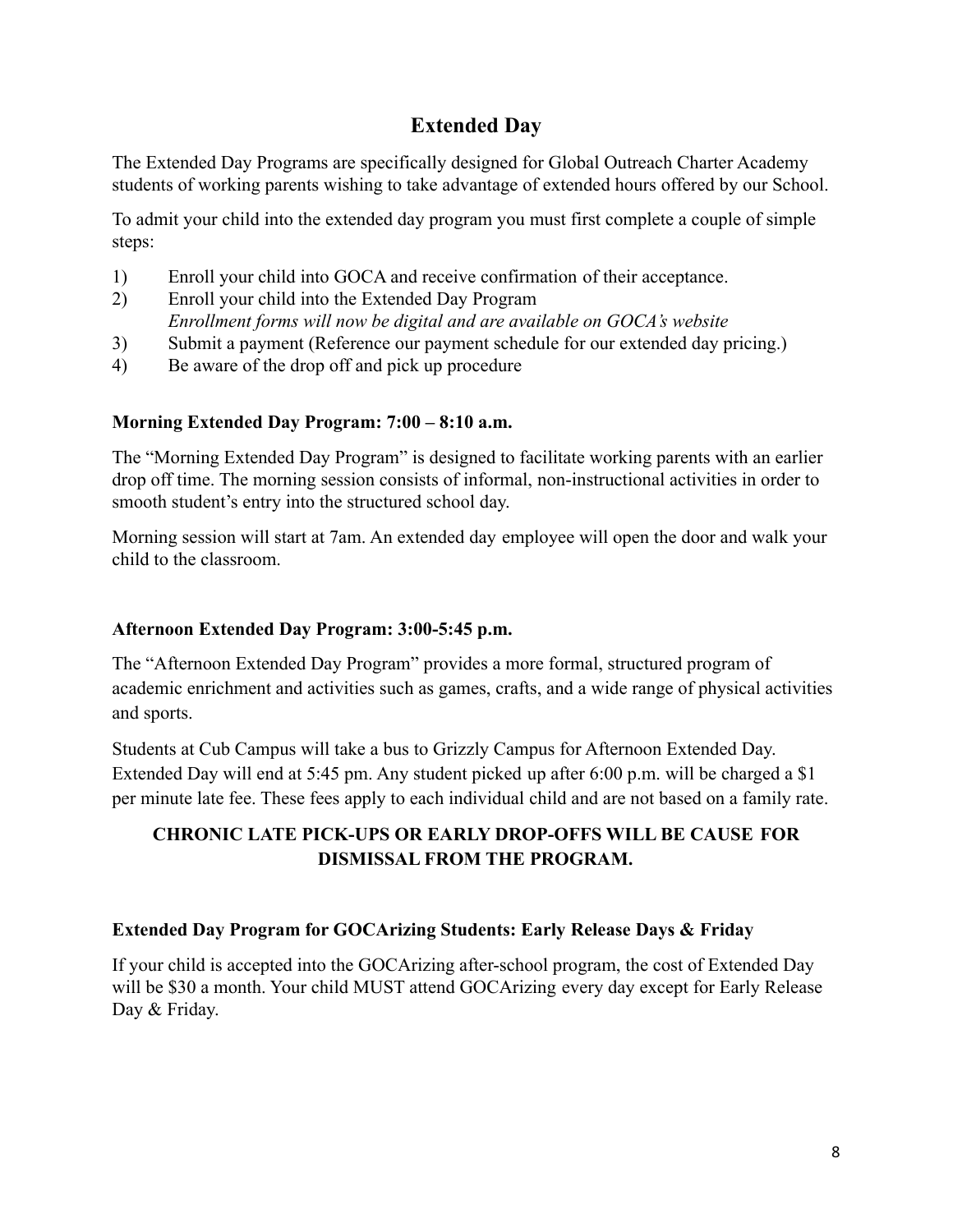#### **Extended Day Payment Schedule for 2020 - 2021**

Payments for Extended Day will now need to be made in advance. If the payment is not made by the due date below, your child will be unable to stay in Extended Day until the payment is made. Please understand that by not paying on time, you are forfeiting your child's spot in Extended Day.

| <b>MONTH</b>          | <b>Payment Due:</b> | A.M. Price: | P.M. Price: |
|-----------------------|---------------------|-------------|-------------|
| <b>AUGUST 2020</b>    | <b>August</b> 9th   | \$30.00     | \$80.00     |
| <b>SEPTEMBER 2020</b> | September 1st       | \$45.00     | \$100.00    |
| <b>OCTOBER 2020</b>   | October 1st         | \$45.00     | \$100.00    |
| <b>NOVEMBER 2020</b>  | November 1st        | \$45.00     | \$100.00    |
| <b>DECEMBER 2020</b>  | December 1st        | \$30.00     | \$80.00     |
| <b>JANUARY 2021</b>   | January 4th         | \$45.00     | \$100.00    |
| <b>FEBRUARY 2021</b>  | February 1st        | \$45.00     | \$100.00    |
| <b>MARCH 2021</b>     | March 1st           | \$35.00     | \$80.00     |
| <b>APRIL 2021</b>     | April 1st           | \$45.00     | \$100.00    |
| <b>MAY 2021</b>       | May 2nd             | \$45.00     | \$100.00    |

*\*families with more than 2 students enrolled in Extended Day, receive a \$50 discount\**

#### **Daily Rate: \$5/day per child**

Daily payments are welcome under these conditions:

Parents **MUST** enroll their child into the Extended Day Program.

Parents **MUST** prepay and **MUST** always keep a positive balance.

We understand some parents may have different work schedules and do not need Extended Day every day of the month. Parents who are only interested in a daily payment schedule must first enroll in the program by filling out an application. Then they must submit a payment to the main office.

#### **Extended Day Financial Assistance Program**

If you need financial assistance, please contact Extended Day Director Sarah Zakikhani by email at szakikhani@gocacademy.com or by phone (904) 551-7104 ext 174.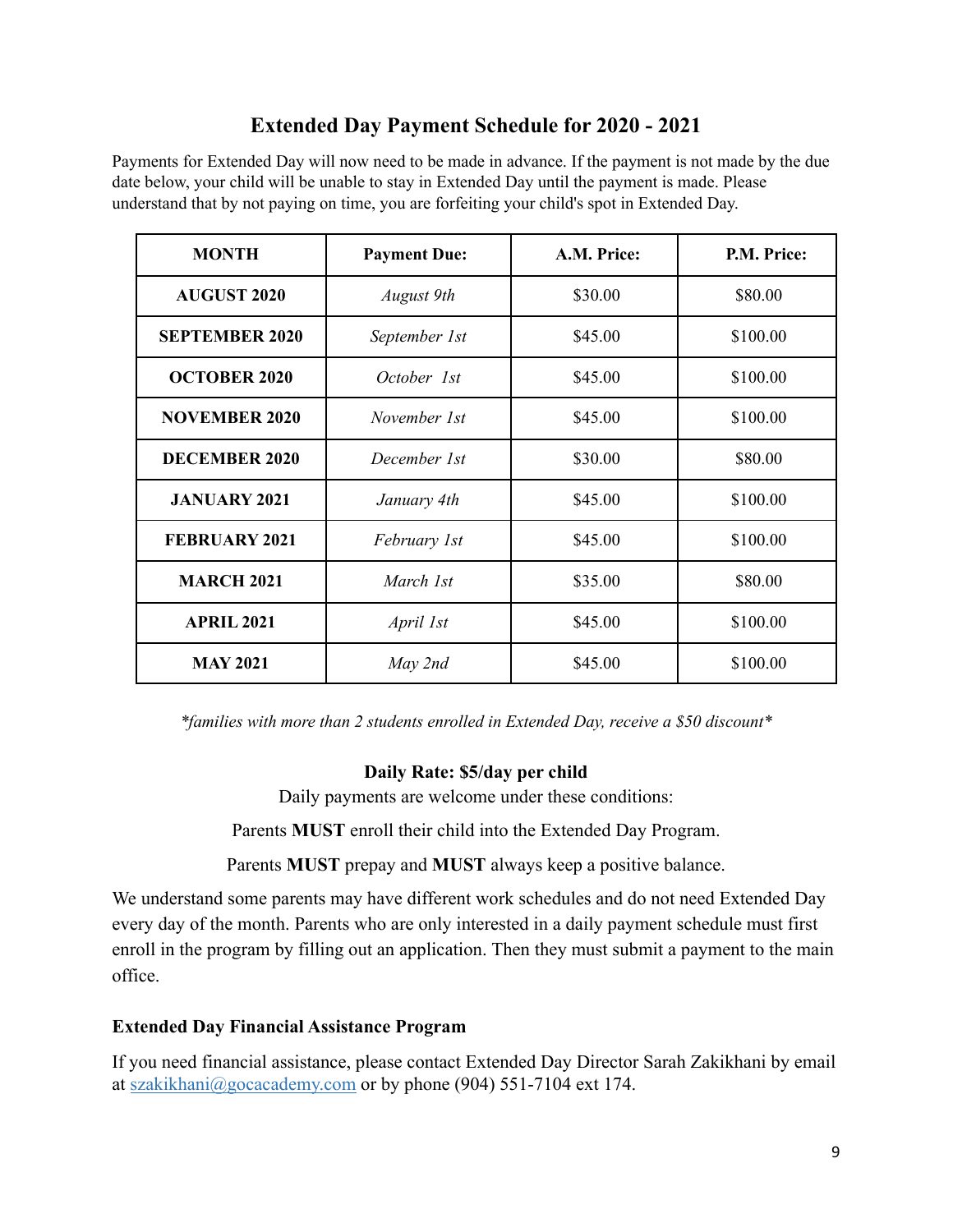#### **Health and Illness during Extended Day**

Children who are ill should not remain in school, for their good as well as for the good of others. If a child becomes ill or is injured during Extended Day, parents will be notified to pick up the child immediately. Children cannot return to school until they are without fever, without the assistance of medication, 24 hours.

#### **Insurance for Extended Day**

Parents are encouraged to carry insurance, which will cover their children in the event of an accident at school. While student safety is our number one priority, occasional accidents may occur.

#### **Behavior Expectations in Extended Day**

The same standards established during the regular school day will be modeled during the Extended Day Program. Children are expected to demonstrate respect towards peers and adults through their actions and words. Communication from parents concerning problems at home that may be affecting a child's behavior is welcome.

Disciplinary actions will be given as follows:

**First and Second Warnings** – Must be signed by parent/guardian and returned.

**Third Warning** – Must be signed and returned. The student will serve a one-week suspension from the program. Payment must still be made for this time in order to hold the student's place in the program.

**Fourth Warning** – The student will not be allowed to return to the Extended Day Program.

All refunds are at the discretion of the Extended Day Director or the School Principal. Failure to comply with the above standards by parent or student may result in the dismissal of the student from the Extended Day Program.

#### **REFERRALS**

Any referral given during Extended Day hours will be given to the students Administrator. Extended Day Director and the Administrator will discuss a consequence and plan of action. They will then contact the parent and inform them of their decision.

#### **THERE IS A ZERO TOLERANCE POLICY FOR FIGHTING AND BULLYING. ANY STUDENT CAUGHT FIGHTING OR BULLYING WILL BE REMOVED FROM THE PROGRAM.**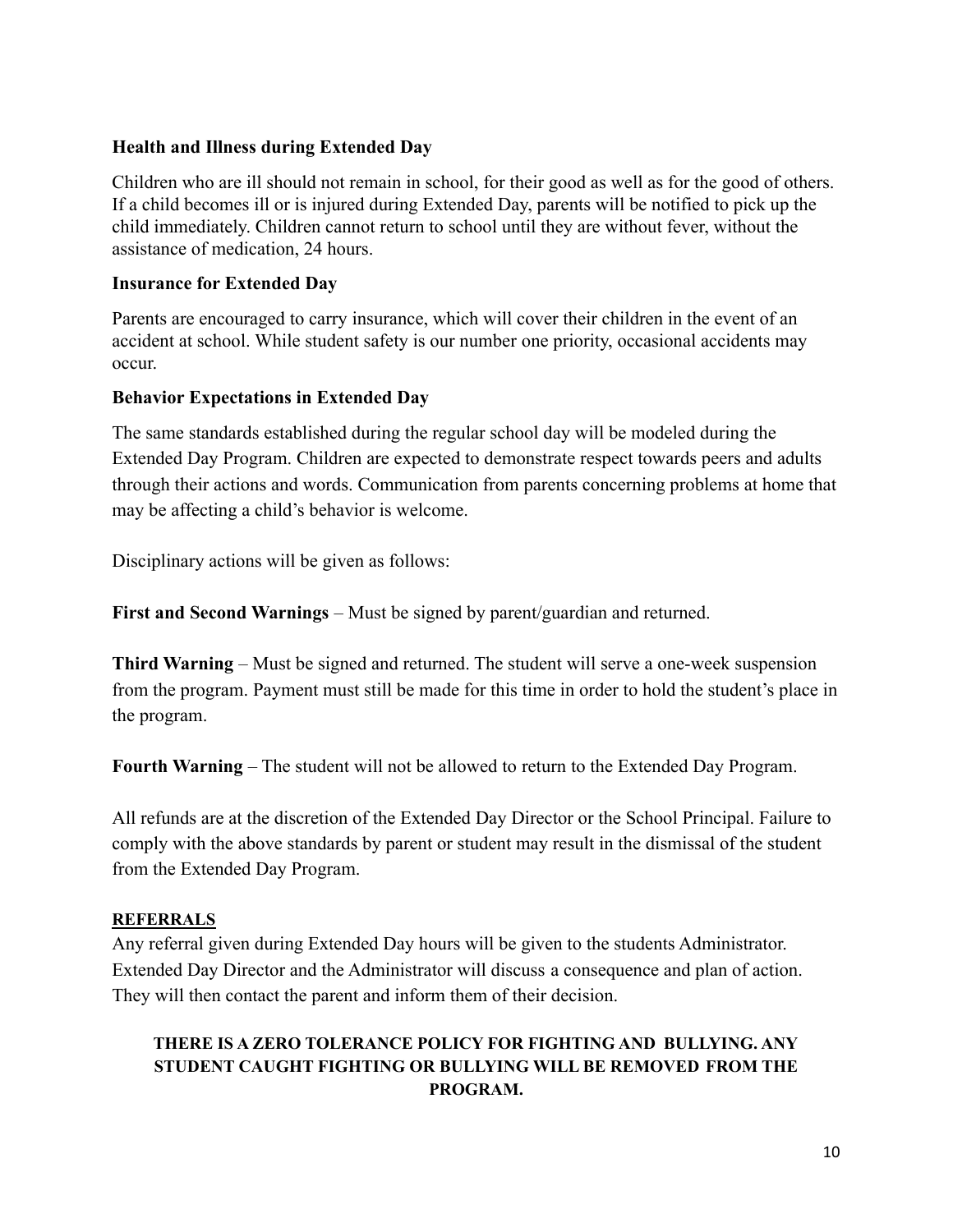#### **School Clinic and Related Health Issues**

#### *Child Abuse*

State law requires that teachers, administrators and other school personnel must report suspected Cases of abuse, abandonment, or neglect to the DCF Hotline at 1-800 96-ABUSE. Additionally, all staff and teachers who suspect child abuse of any kind will notify an administrator.

#### *Reporting Procedures*

The staff member will determine if the abuse is physical, emotional, sexual, or neglect per the indicator guide (Child Abuse and Neglect Form 4002B).

1. The report will be made by the person who has the most firsthand knowledge of the situation. After the call is made to the HOTLINE, the child abuse designee must be notified.

2. A verbal report to the statewide toll-free hotline must be made. In making this report, the Child Abuse and Neglect Form (4002B) will be used as a guide.

3. Communicable and Non-communicable Conditions

#### **STUDENT HEALTH POLICIES**

GOCA will follow the policies and procedures as stated by Duval County Public School Board for all communicable and non-communicable medical conditions. For the safety of your child, and all the children at school, it is important that we are vigilant in this regard.

#### **GOCA has a designated School Nurse on duty Monday-Friday, and some staff members that are certified in CPR and First Aid.**

**By law, school staff are not allowed to treat injuries other than by providing ice and Band-Aids.** Students who are ill or injured will be sent to the Nurse Office to be screened. Parents will be called to come to school and pick-up those students who are sick or injured.

#### **SICK POLICY**

Under No circumstances can a parent/guardian bring or send a sick student to school if the student shows any signs of illness (symptoms requiring removal of student from school), or is unable to participate in the normal routine and regular school day. If other students become ill due to exposure to your sick child, because they returned to school before full recovery, or because they were not picked up promptly upon notice of becoming ill, other parents will be unnecessarily inconvenienced. This is disruptive to other students and their families, so your cooperation is extremely important.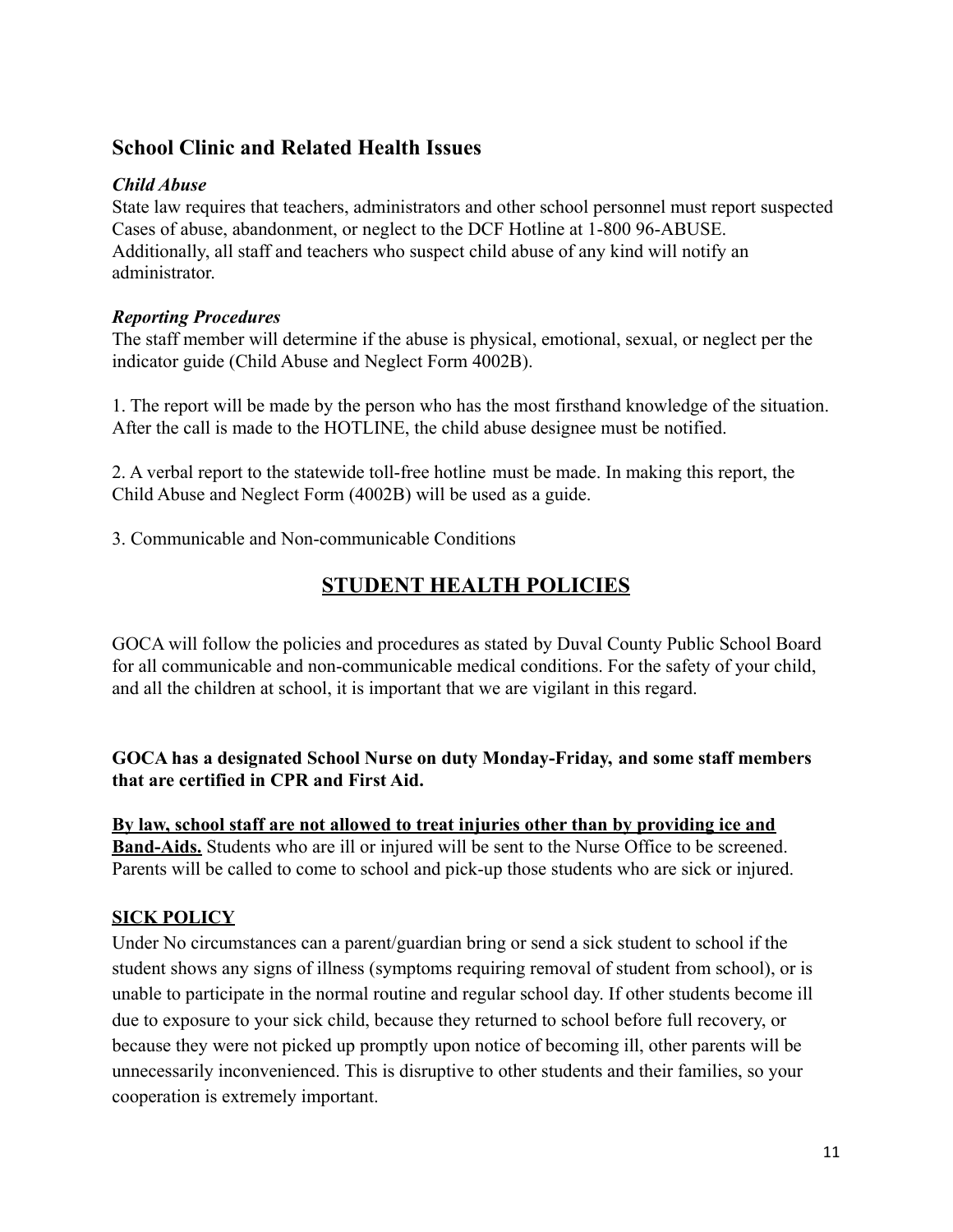Children who become ill or injured will be escorted to the nurse office. An incident report must be filled out properly each time a child is sent to the school nurse. The student will bring two copies back to class; one for their file and one to go home with them. Children are allowed to lie down in the nurse's office for fifteen (15) minutes. **If a longer rest period is necessary, the parents will be called to pick up the child**.

In the event a student becomes ill and needs to be picked up, a parent/guardian will be called and that parent is expected to pick the student up within one hour (**60 minutes)**. If a parent cannot be reached, or has not arrived within an hour, the emergency contact person will be called to pick up that student.

\*\*If emergency contacts cannot be located, the Department of Children/Families or the Jacksonville Sheriff's Office will be called for assistance.

#### **COVID-19 POLICY:**

We will be monitoring recommendations from the Florida Department of Education, The Florida Health Department, and/or the City of Jacksonville. We may revise the requirements with updated guidance.

#### **ILLNESSES/SYMPTOMS REQUIRING REMOVAL OF STUDENT FROM SCHOOL:**

If your child becomes ill while at school, he/she will be isolated from others if the illness appears to be communicable. This will be accomplished by removing the child from the classroom and moving him/her to the health clinic. You will be contacted and informed of the situation. You must then make arrangements to have your child picked up.

\*For the safety and well being of your child, we ask that you make arrangements to have your child picked up from school **within the hour** for the following illnesses/emergencies:

-**Fever**: Fever is defined as having a temperature of 100.0°F or higher. A student needs to be fever free without the aid of any fever reducing medication, for a minimum of 24 hours before returning to school.

-**Diarrhea:** Diarrhea is described as 2 or more stools within a 4-hour period that are either loose, runny, watery, and/or bloody. A student needs to stay home from school until the diarrhea has stopped, without the aid of anti-diarrheal medication, for a minimum of 24 hours before returning to school.

-Actively vomiting. The Student may return to school the next day if vomiting has resolved.

-Breathing trouble, hacking, or continuous coughing.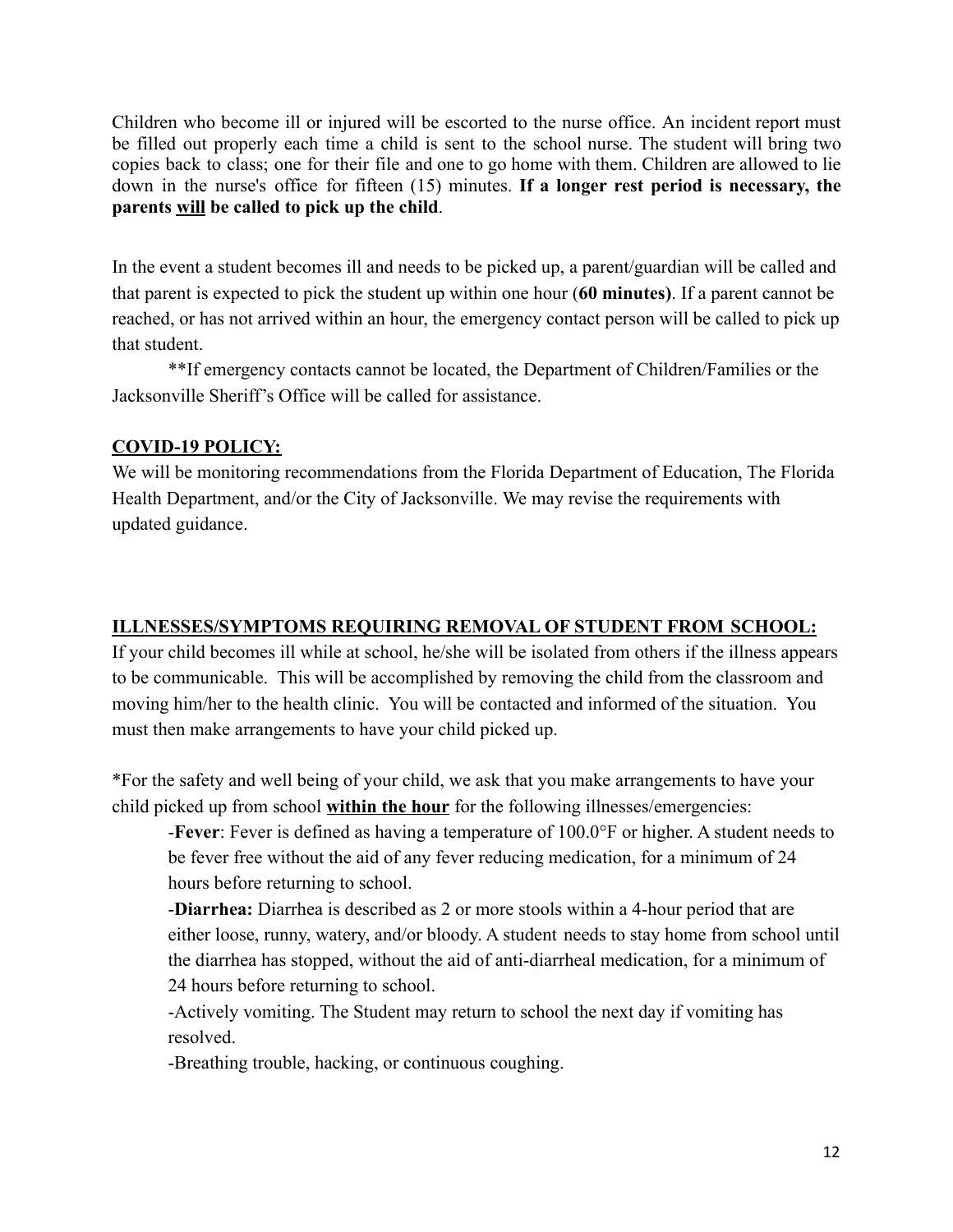-Frequent scratching of body or scalp, live lice, rash, or any other spots that resemble childhood diseases.

-The Student is irritable, continuously crying, or requires more attention than school staff can provide while ensuring the health, safety, or well-being of the other students. -Severe Asthma (with rapid heartbeat / student unable to speak).

\***Parents please note:** In order to ensure your child's safety, if the child is not picked up within the hour or if emergency contacts cannot be located, then the proper authorities will be notified….(i.e. Jacksonville Fire and Rescue, Department of Children & Families, Jacksonville Sheriff's Office).

#### **A note from the student's health care provider is Required when**:

-The student has been diagnosed with COVID-19

-The student has been absent for 3 or more consecutive day

-The student has had surgery

-The student is returning to school after hospitalization

-The student has been under the doctor's care for a significant illness

-The student is returning to school after being excluded because of a communicable disease

#### **INJURY DURING SCHOOL:**

An accident report will be completed and filed for all accidents/injuries. The procedures listed below will be followed for an injured student:

1) Teachers will send the student to the nurse office if the injury is minor.

Teachers will notify the School Nurse if the student is unable to be moved.

2) School Nurse or personnel will administer basic first aid.

3) The parent(s) will be called and the injury described. For minor injury, the parent will make the decision about retrieving the student from the school. Emergency contact persons will be called if a parent cannot be reached.

4) The Emergency Services will be called for critical injuries that require the type of care that school personnel cannot offer, and the parent or emergency contact will be notified.

#### **MEDICATION POLICY:**

All medications, including over the counter, **Must** be administered through the Nurse office. Proper paperwork must be completed, signed by a health provider and brought to the School nurse for review. The school nurse will be responsible to schedule and administer all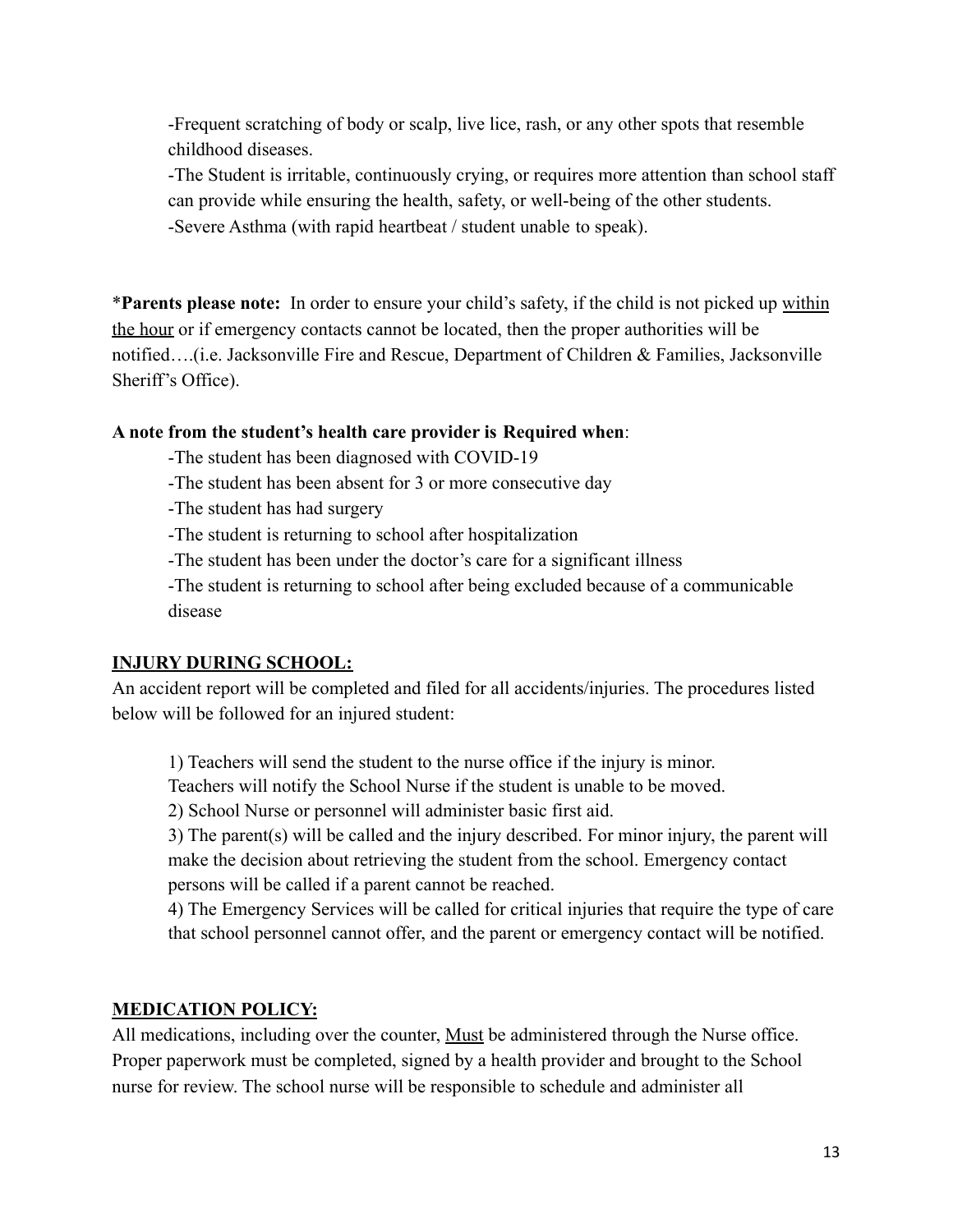medications. Neither aspirin nor non-aspirin pain relievers are allowed without a doctor's note. **We do not supply any non-prescription medication.** If your child needs to take any medication during school hours, please completely fill out the Medical Authorization form signed by the prescribing physician and return it to our school nurse to be placed in your child's health folder. Medication authorization forms can be picked up from the school or printed from the DCPS website. **All prescription containers must be current and match the authorized prescription.** No over the counter drugs can be administered by anyone on staff.

#### **Allergy Policy:**

Parents/guardians must list allergies on student forms and clearly communicate with teachers and the school nurse. This is needed so that the staff and faculty are aware of food and other triggers your child should avoid. The school makes every effort to protect children from their allergy triggers. If your child has a severe allergy, you may consider a 504 Plan. This is federal protection to ensure your child with a severe allergy has a coordinated school plan. A form from the child's doctor must be given to the school to identify allergies, symptoms and appropriate steps if a child has the identified symptoms.

If a student has a prescribed EpiPen, the parent/guardian should provide one to leave at the school with the school nurse. The parent/guardian must complete an approved medication form. The pen and completed form are placed in a zip bag labeled with the student's name, and kept out of children's reach, but in the specific area in which a student is located at all times. GOCA has designated staff that has in-service training in first aid, CPR and the proper use of an EpiPen.

#### **STUDENT HEALTH SCREENINGS:**

In accordance with the provisions of the School Health Services Act 381.0056 and the Duval County Public Schools Health Services Plan the following screenings will be conducted at GOCA:

- Hearing Screening will be provided for students in Kg, 1st and 6th grade, and students entering Florida schools for the first time in grades K-5.
- Vision Screening will be provided for students in Kg, 1st, 3rd and 6th grade, and students entering Florida schools for the first time in grades K-5.
- Growth and development screening will be provided for students in 1st,3rd and 6th grade.
- Scoliosis Screening will be provided to students in 6th grade.

-

**Please Note: Parents may opt-out of any or all screenings by writing DO NOT SCREEN in the boxes provided on the Emergency Contact Information and Authorization for Release form which is completed annually.**

#### **Administrative Regulation – Lice Control**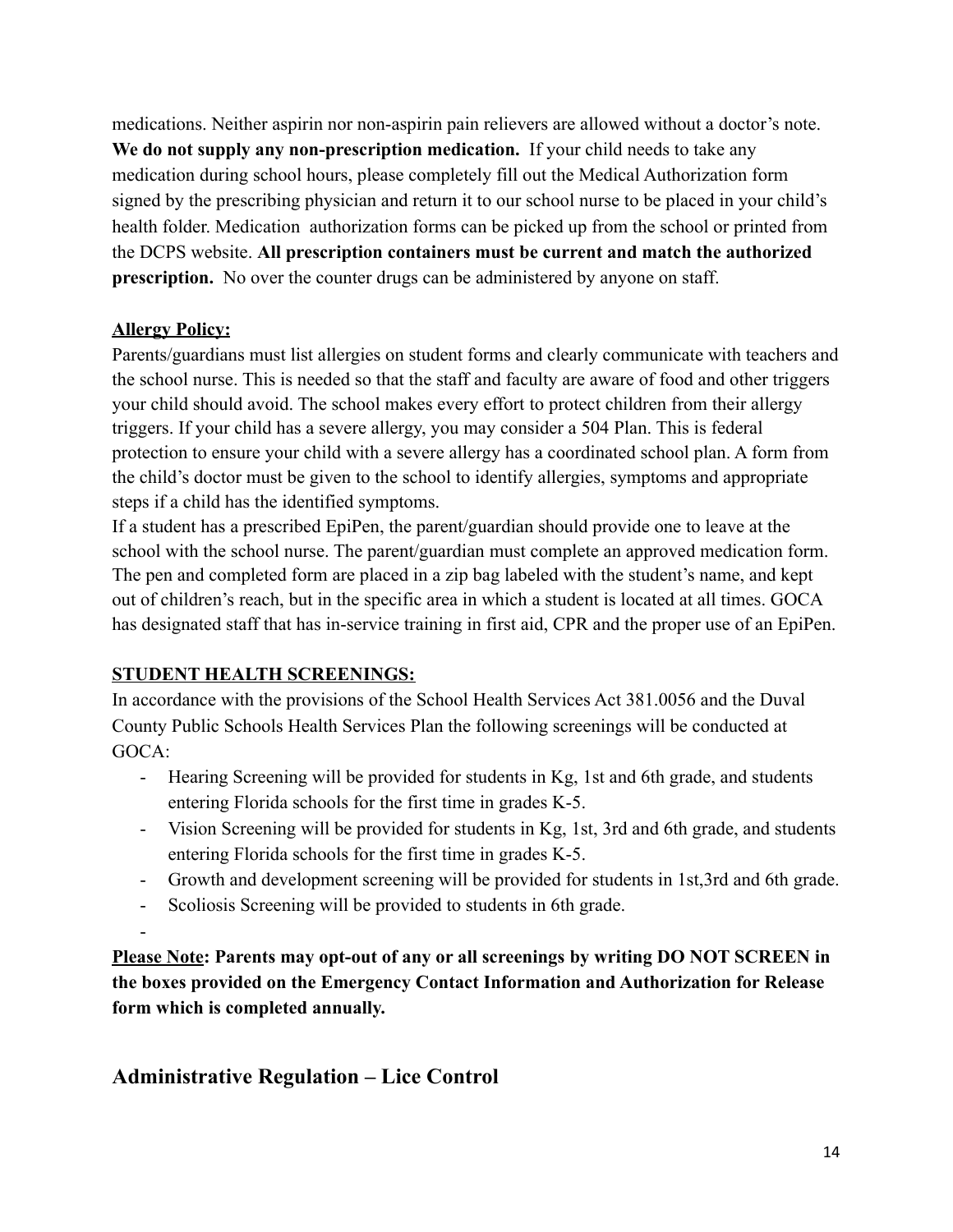#### **Background**

The National Pediculosis Association recommends the No Nit Policy as the public health standard intended to keep children lice free, nit free, and in school. Pediculosis represents one of the most common communicable childhood diseases and whether or not we understand how this has evolved, it is important to acknowledge head lice as a problem when raising or caring for children.

The No Nit Policy encourages each family to do its part at home with routine screening,early detection, accurate identification and thorough removal of lice and nits. For more information please visit [www.headlice.org.](http://www.headlice.org)

The essential components of a "no nit" policy are the following:

- Early detection of head lice/nit infestations through routine screening.
- Children with live lice or nits present will be sent home from school immediately and not to re-admit until they are clear of live lice and nits. Adult head lice are grey or brown, wingless insects approximately 1/8 inch in length. Adult females lay eggs (nits) by gluing them to the hairs near the base.
- Lice do not fly or jump and can be detected by parting the hair and examining near the scalp; most commonly near ears and back of neck. Children ages 3-11 years old are at a higher risk for head lice infestation.
- A child's car seat cover may benefit from vacuuming, as a few errant lice or eggs may temporarily lodge there and survive for a day or so.
- Washing and drying (with heat) the pillowcases, sheets, nightclothes, towels and stuffed ani mals

may possibly eliminate lice and eggs that might otherwise reinfest a family member. Combs, brushes, hats and other hair accessories in contact with an infected person should be washed in hot water each day to dislodge any lice and nits. Head lice and their eggs soon perish if separated from their human host.

#### **Don't Panic!! Head lice rarely (if ever) cause direct harm, and are not known to transmit infectious agents from person to**

**person.** They are a nuisance, but not considered a health risk. We need your assistance to help u s control the outbreak. Parent diligence in following the

suggestions in this document will be the biggest single factor in helping to quickly end the outbreak. Make checking for head lice a part of regular routine hygiene (once a week should be fine).

If you find lice or nits in your child's hair, alert the school and any families with whom your chil dren have had contact A.S.A.P.

If your child is found to have nits or lice during a school screening, you will be notified by the of fice to come pickup your child immediately. Your child will not be allowed back into school until he/she is lice free.If live lice are discovered, treatment should be applied that day and you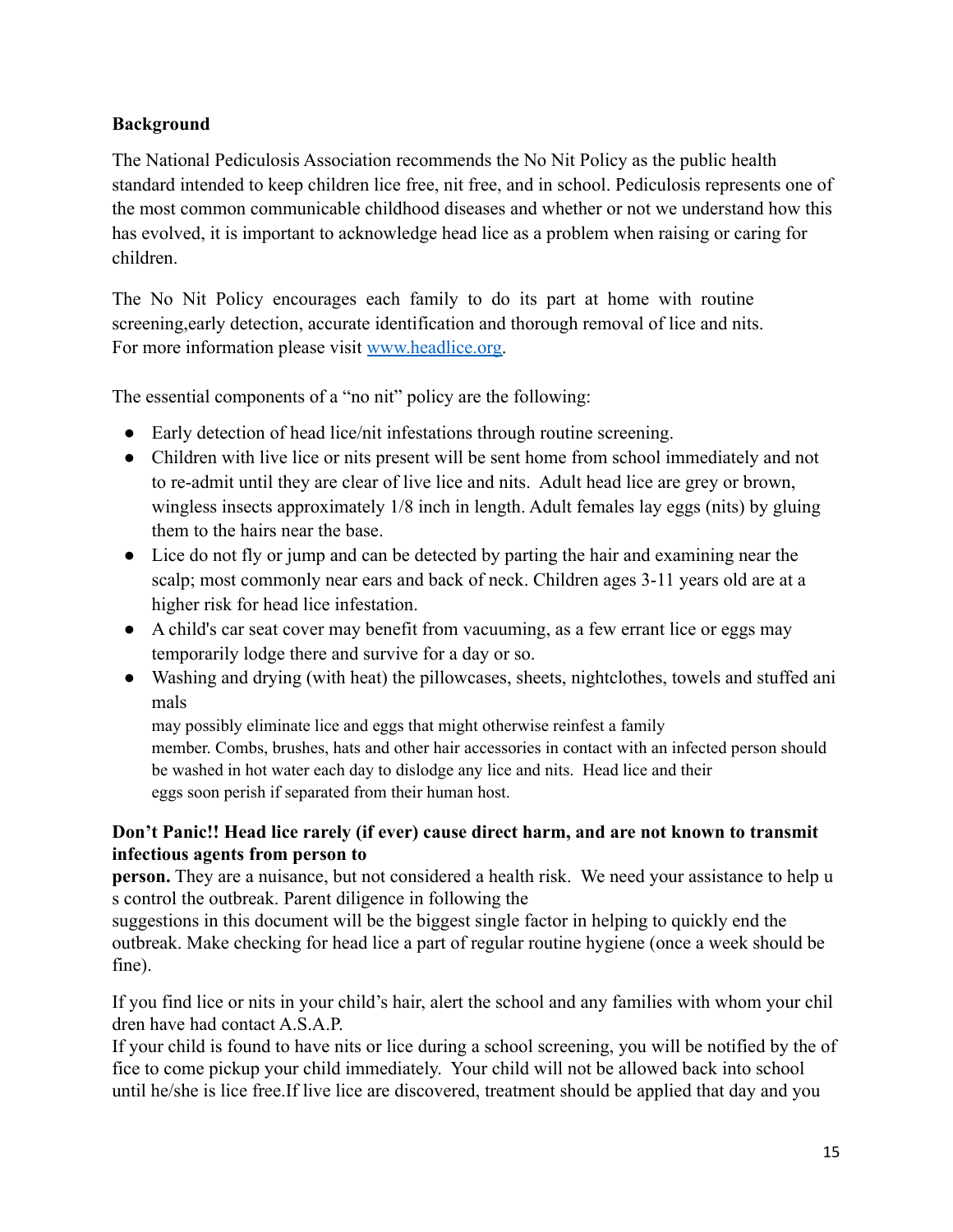should check your child again before bringing them to the school office to be screened for readmittance.After treating, it is essential to comb the child's hair daily with a metal nit comb for at least 2 weeks and retreatment may be necessary in 710 days if lice or nits are still present.



#### **Dining Services**

Nutritious meals play a vital role in the health and well-being of all GOCA students and form an essential foundation for strong academic and athletic performance and success. Global Outreach Charter Academy remains highly committed to enhancement and enrichment of its nutritional strategy through introduction of innovative menu items and dishes in a creative and appealing way so that even the pickiest eater would be motivated and stimulated to taste new healthy meals with emphasis on more fresh fruits and vegetables.

Our ultimate goal is to attract and enroll each single Global Outreach Charter Academy student to discover the beauty and goodness of healthy eating in a new appealing perspective. Our nutritional standards are based on the Dietary Guidelines for Americans and the Food Guide Pyramid. Student meals are designed to comply with these nutritional standards related to adequate calories and optimum daily nutritional value. In addition, the menu always includes fresh fruits and vegetables no matter the season.

We are pleased to announce that Global Outreach Charter Academy continues to participate in the National School Lunch and School Breakfast Programs called the Community Eligibility Provision (CEP) for Academic School Year 2021-2022.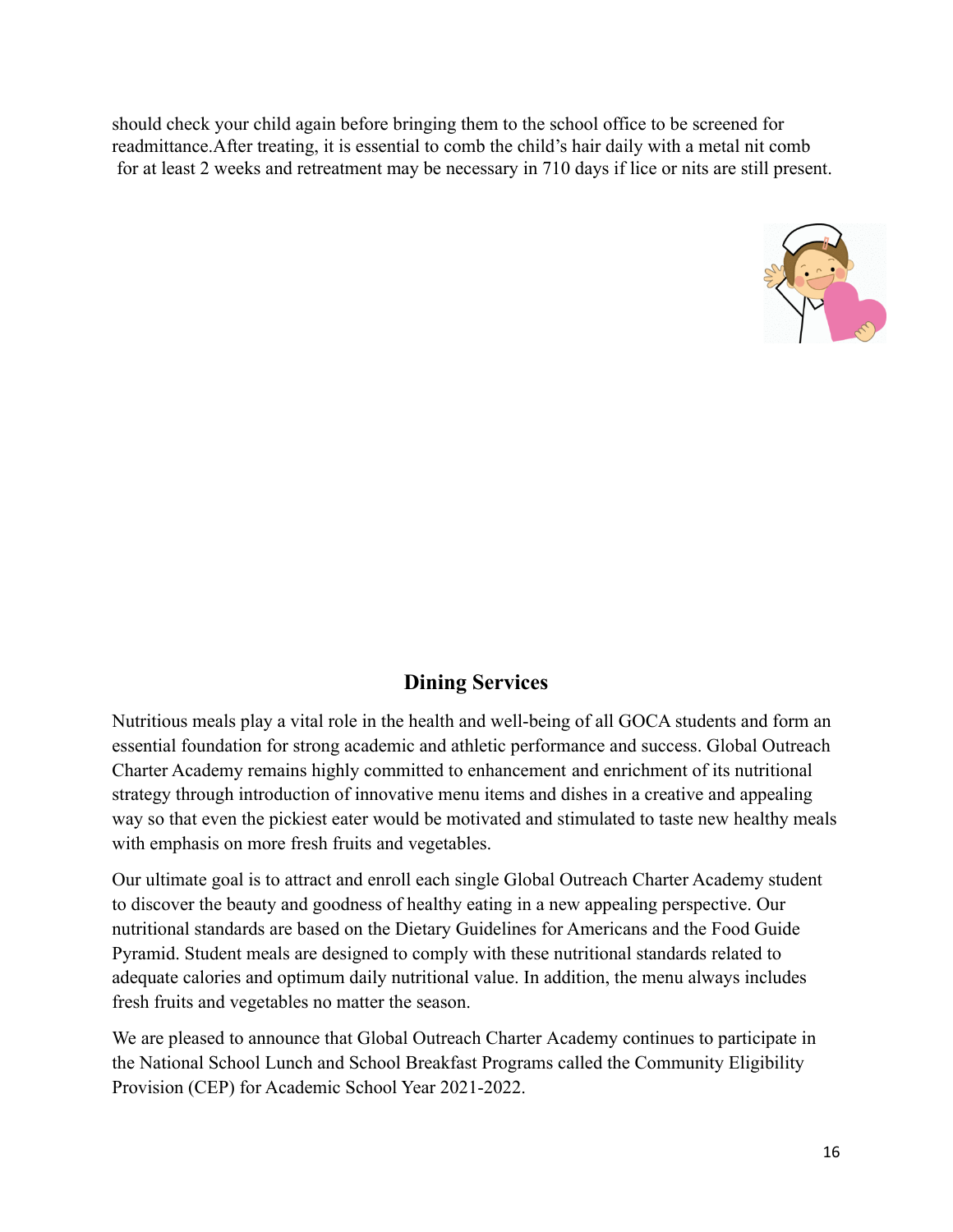This means that Global Outreach Charter Academy provides healthy breakfasts, lunches and snacks every single day at **No Charge for All Students** during the 2021 - 2022 School Year.

For any further questions or assistance, feel free to contact our Dining Services Department

Breakfast will be from 7:50 am until 8:20 am and take place in the school cafeteria. Snacks will be provided for students staying after school in Extended Day, and for tutoring.

## Cub Campus 2021-2022 Lunch Schedule

| 2021-2022 Lunch Schedule |                |                  |                    |
|--------------------------|----------------|------------------|--------------------|
| <b>Lunch Time</b>        | <b>Teacher</b> | <b>Room</b>      | <b>Assigned TA</b> |
| 10:20-10:50              | KA.            | Caf 1            | Mr. MAZZINI        |
| 10:25-10:55              | KB             | Caf 1            | Mrs. YANINA        |
| 10:30-11:00              | <b>KC</b>      | Caf 1            |                    |
| 10:35-11:05              | 1A             | Caf <sub>2</sub> |                    |
| 10:40-11:10              | 1B             | Caf <sub>2</sub> | Mr. DANIEL         |
| 10:45-11:15              | 1 <sup>C</sup> | Caf <sub>2</sub> | Mrs.Tatiana        |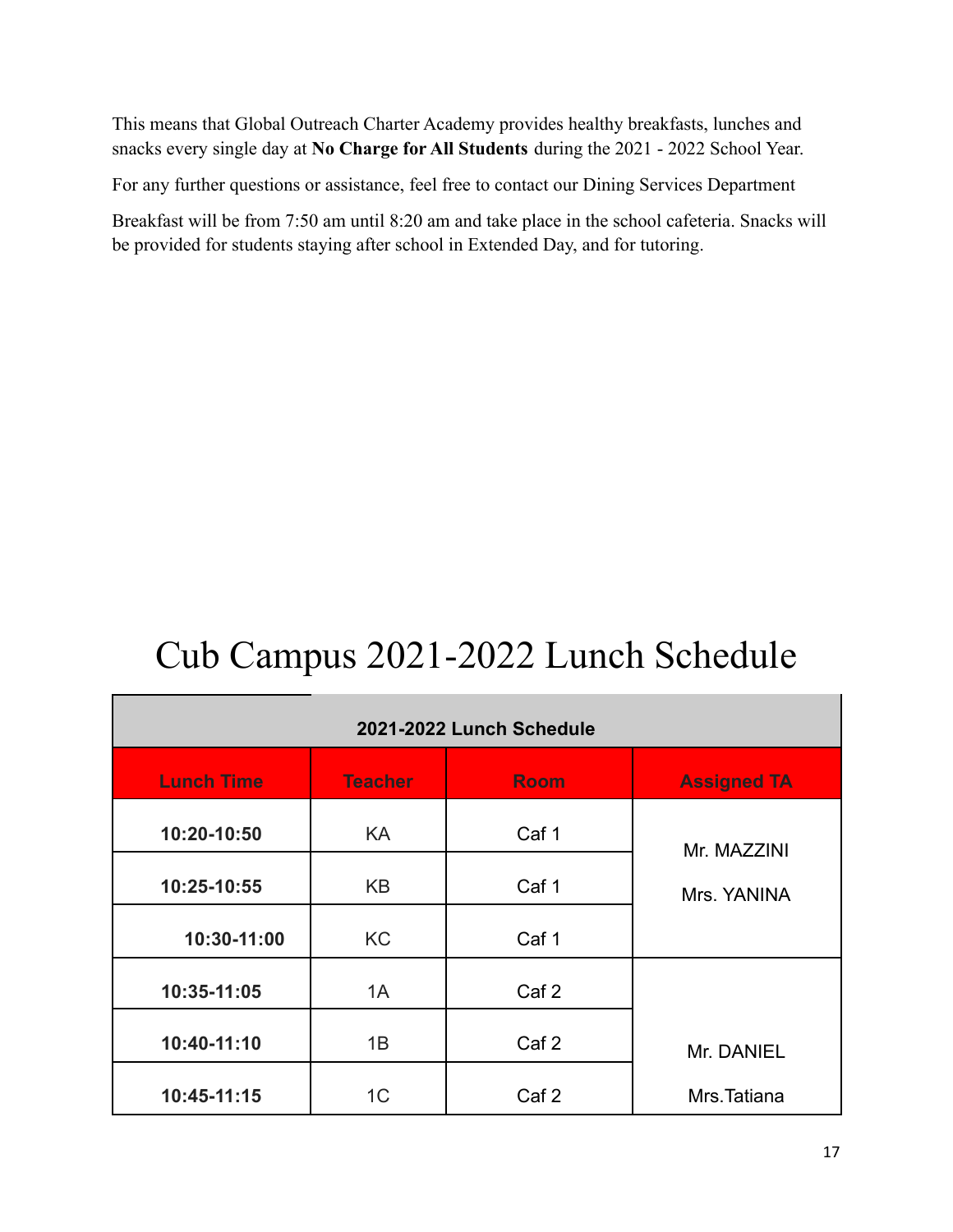| <b>Lunch Time</b> | <b>Teacher</b> | <b>Room</b>      | <b>Assigned TA</b>         |
|-------------------|----------------|------------------|----------------------------|
| 10:55-11:25       | <b>KD</b>      | Caf 1            | Mr. MAZZINI                |
| 11:00-11:30       | <b>KE</b>      | Caf 1            | Mrs. YANINA                |
| 11:05-11:35       | <b>KF</b>      | Caf 1            |                            |
| 11:10-11:40       | 1D             | Caf <sub>2</sub> |                            |
| $11:15-11:45$     | 1E             | Caf <sub>2</sub> | Mr. DANIEL                 |
| 11:20-11:50       | 1F             | Caf <sub>2</sub> | Mrs. Tatiana               |
|                   |                |                  |                            |
| <b>Lunch Time</b> | <b>Teacher</b> | <b>Room</b>      | <b>Assigned TA</b>         |
| 11:30-12:00       | 2A             | Caf 1            |                            |
| 11:35-12:05       | 2B             | Caf 1            | Mr. MAZZINI<br>Mrs. YANINA |
| 11:40-12:10       | 2C             | Caf 1            |                            |
| 11:45-12:15       | 2D             | Caf <sub>2</sub> |                            |
| 11:50-12:20       | 2E             | Caf <sub>2</sub> | Mr. DANIEL                 |

#### **Field Trips**

As a learning experience, teachers may plan field trips. Parents may be asked to assist the teacher as chaperones. Parents serving in this capacity may not have other children accompany them. Parents who are officially selected to be chaperones may count their hours on the field trip as volunteer hours. The Guidelines for Chaperones form must be signed prior to any parent chaperoning a field trip. Parent chaperones are required to adhere to these guidelines. Parents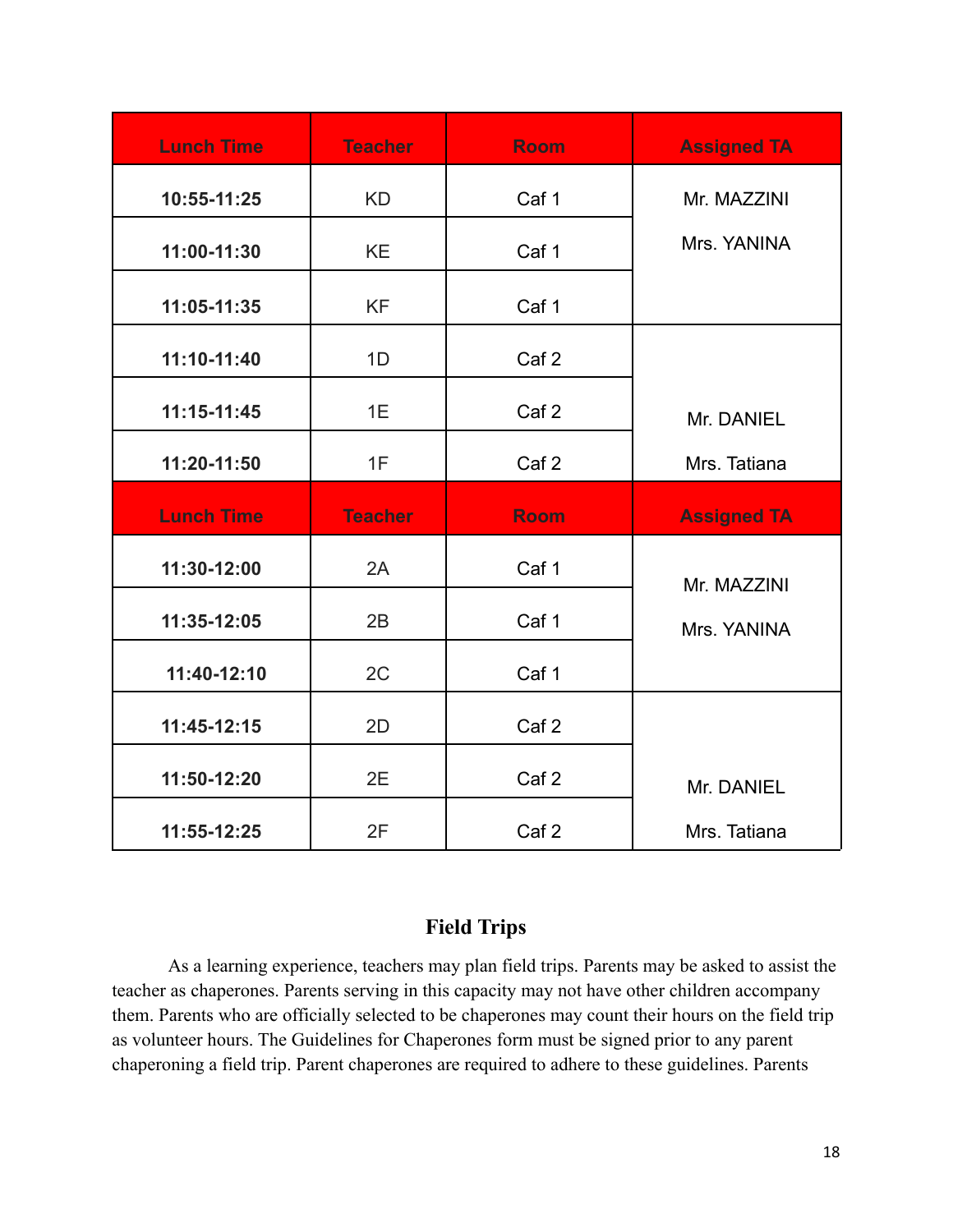that accompany students must be fingerprinted and background checked per the Jessica Lunsford Act, in effect since September 2005.

Chaperones must have their fingerprints completed at the Duval County School Board Building at least one week prior to the field trip. Participation in field trips is a privilege. Students serve as representatives of the school therefore, they may be excluded from participation in any trip for reasons relating to behavior or conduct. Students must follow all instructions given by staff or any other adult in charge while on the trip, including while on the bus and also while at the site. Failure to follow instructions will be given an appropriate consequence upon return to school or may result in the student being sent home from field trip.

Parent permission must be given for students to participate in field trips. The teacher will send a permission slip and information about each field trip 2-3 weeks prior to each field trip. Payments for the field trip can only be accepted in cash, and the payment and permission slips must be turned in according to the teacher's instructions prior to the field trip. The student will not be permitted to take part in the field trip without a completed signed permission slip or payment. Students are to wear their school uniform or field trip t-shirt on field trips for security reasons (unless authorized otherwise by administration).

**All open balances owed to the school must be remitted prior to the student attending the field trip i.e., before/after care, lost books, volunteer hours.**

- Field trips must be paid in cash only.

- All field trip money will be collected by the classroom teacher.

**Note: Early dismissal from a field trip site is not permitted without administrative approval.**

#### **Grading Scale**

|   | Kindergarten thru 1st | Grade 2 |            |
|---|-----------------------|---------|------------|
| E | 90-100 Excellent      | A       | $90 - 100$ |
| S | 75-89 Satisfactory    | B       | 80-89      |

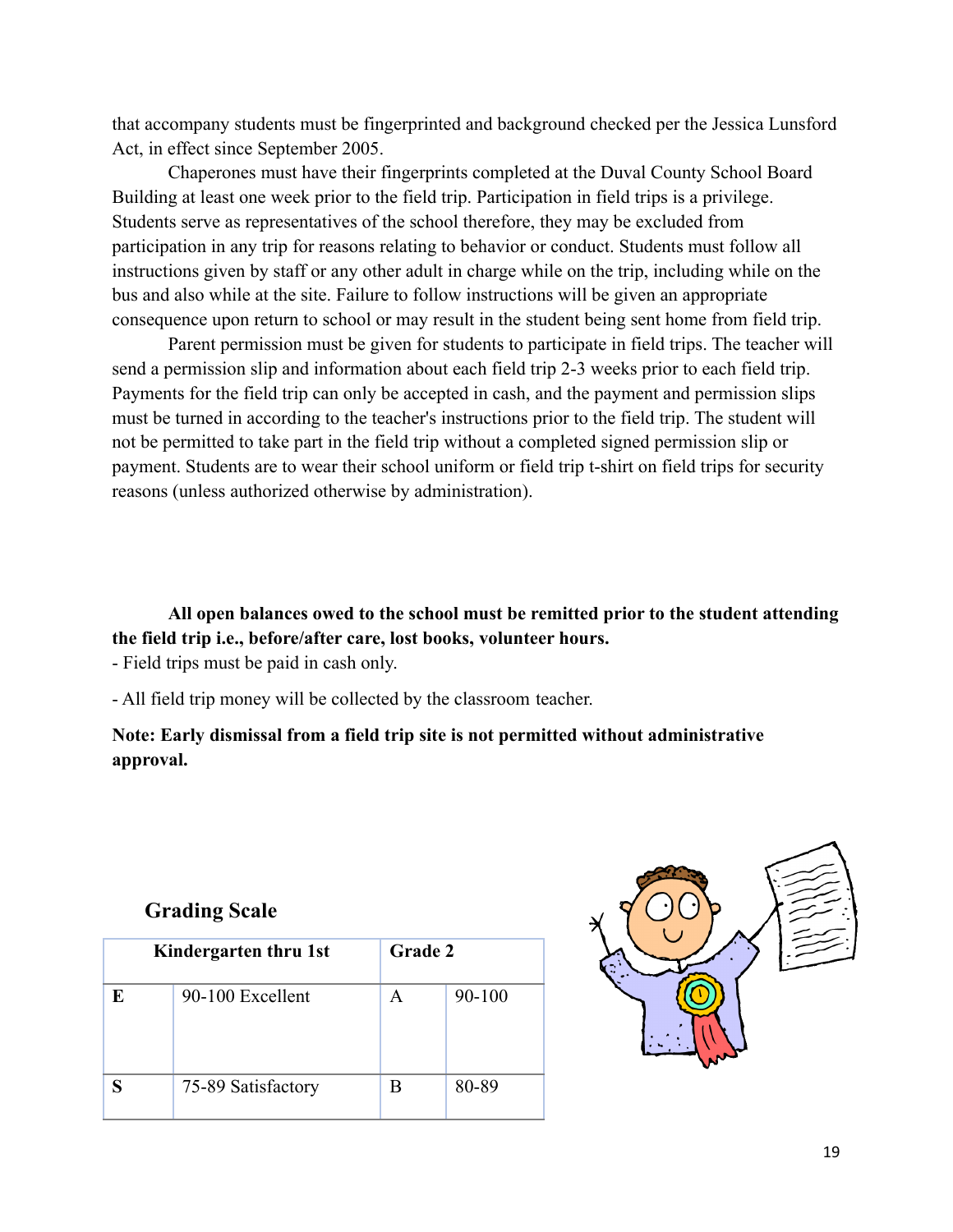| N   | 65-74 Needs<br>Improvement | C | 70-79    |
|-----|----------------------------|---|----------|
| H   | 0-64 Unacceptable          | D | 60-69    |
| N/C | Not Covered                | F | $0 - 59$ |
|     | Incomplete                 |   |          |

#### **Homework Policy**

The purpose of homework is to help young learners to develop positive study habits outside of school. Global Outreach Charter Academy believes that inviting parents and guardians to be a part of this learning process is essential to student success.

Homework requirements will differ depending on a student's grade level. Specific homework expectations will be available through your child's teacher at the start of the school year, and students will copy the homework into their agendas.

Global Outreach asks that parents/guardians provide the following support for their young learns at home:

- Provide a quiet learning environment and a set time for homework
- Show an interest in the child's homework by asking questions
- Assist in practicing with spelling words, vocabulary, and math problems
- Review the homework for neatness and completeness
- Encourage home reading that relates to the topic of study

For teachers/staff,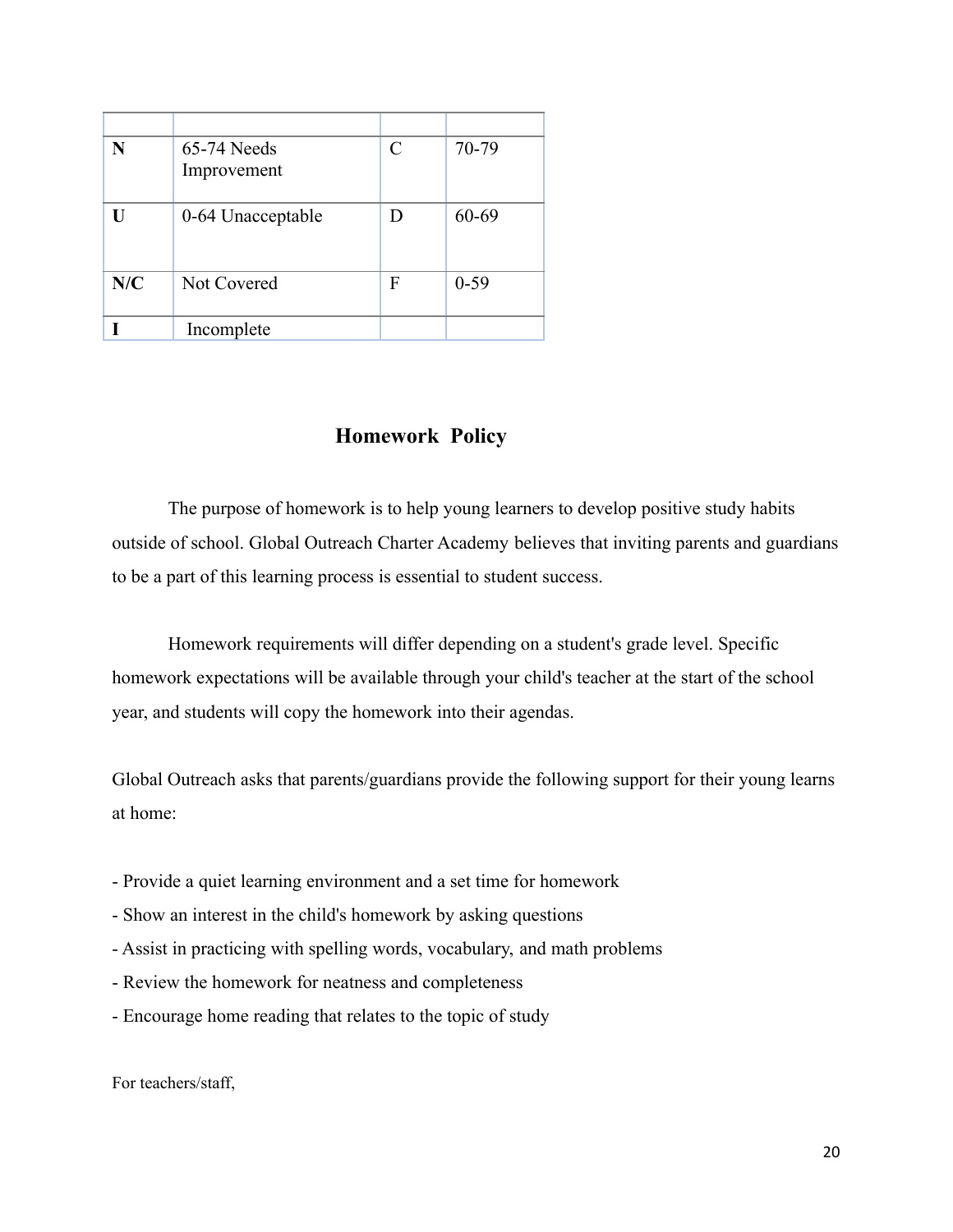The purpose of homework is to help young learners to develop positive study habits outside of school. GOCA believes that reiterating the learning outside of class is essential to student success, and homework is a way for students to get additional practice with content.

#### **K-5 Homework Expectations:**

- Homework should be 5-10 questions or around 10-15 minutes per subject for students.
- Homework can include reading, online platforms, and studying vocabulary.
- No homework is assigned over the weekend.

#### **6-8 Homework Expectations:**

- Homework should be 6-12 questions or around 15-20 minutes for each of their subjects, including language classes.
- Homework can include independent reading, online platforms, and studying for quizzes and tests.
- Due to the A/B day scheduling of Middle School, students may have homework over the weekend.

#### **General Expectations:**

- Feedback on the homework is required, as it makes the learning meaningful. This can happen through platforms, self-grading, peer-grading, teacher grading etc.
- Adding homework to the gradebook can be done by assessing the completion of the assignment or correctness, this is at the teacher's discretion.
- Teachers are not required to accept homework over a week late, however that is also at the teacher's discretion as well.

While we know not all students will take the time to complete homework, we do want to provide all students with the tools to succeed. Please reach out to your Coach or Assistant Principal with any questions.

#### **Electronic Media Guidelines**

The school philosophy is based on a deep respect and understanding of the developing child. We believe that it is important to nurture the imagination and healthy development of the whole child. Direct, hands-on interactions with others, the environment and with nature are critical. Electronic media can often interfere with these natural experiences.

Please avoid or limit media/TV/video/games, especially during the school week. This will strengthen your child's ability to focus and become fully immersed in the day's curriculum. Limiting media protects against the negative effects that research shows are associated with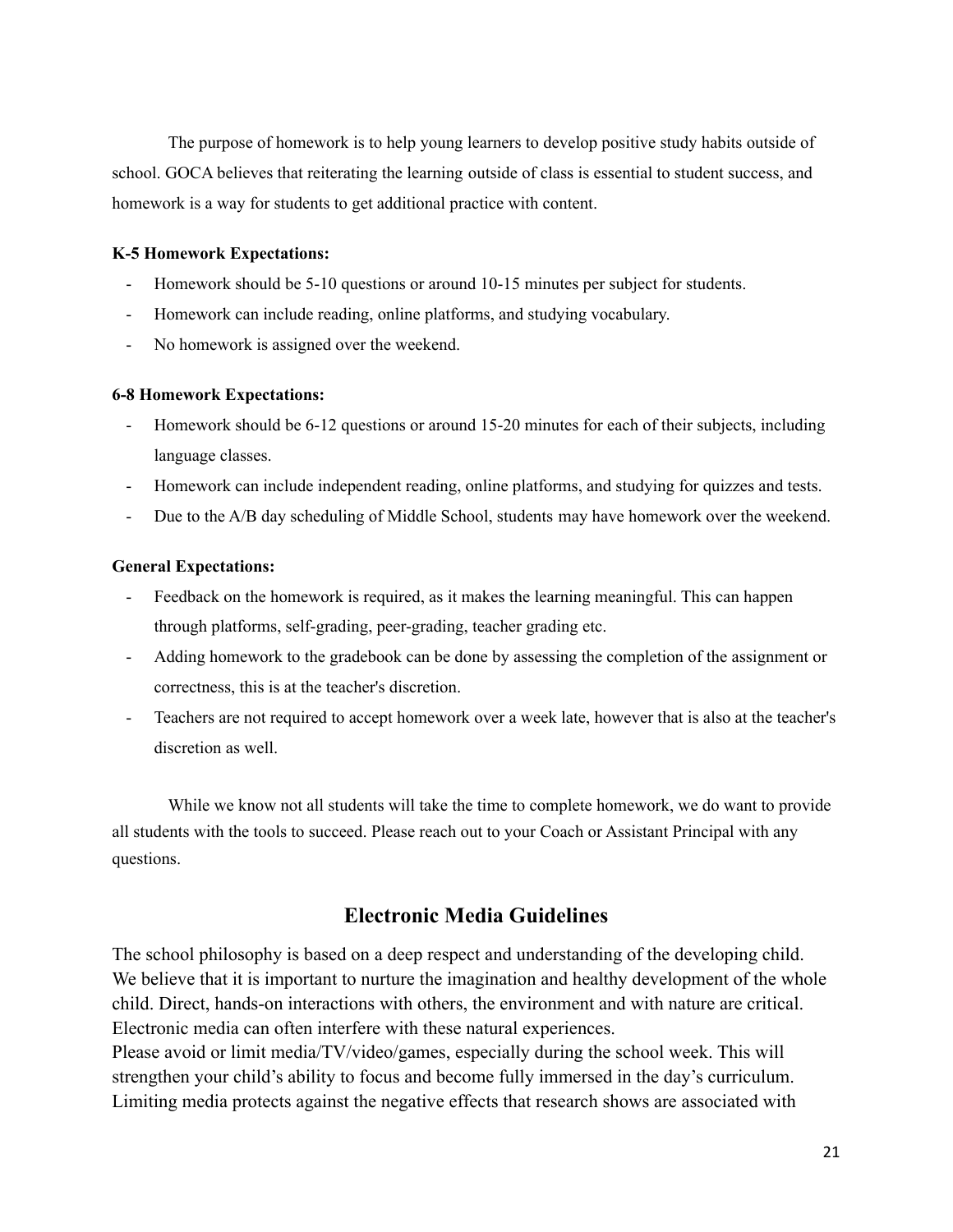increased media exposure, including obesity, impairment of neurological development, increase in aggression and desensitization to violence, shortened attention span, and other cognitive and social deficits.

#### **Media, Technology and Internet Use at School**

Teachers will use media (video, internet, music) in limited amounts as instructional tools for their students to meet the curriculum guidelines. Students may use the computer/internet for research and to meet the writing/technology state standards. In the grades, keyboarding/computer instruction will be added to ensure that children are able to use the computer for the required state assessments. At all times, internet safety practices will be followed.



## **Communication**

#### **GOCA's School Telephone Number**: 904-551-7104

Cub Campus Telephone Number: 904-900-7017

**School Fax Number:** 904-551-7120

Communication is essential between parents and GOCA  $\qquad \qquad \bullet$   $\qquad \qquad$   $\qquad \bullet$  ff recognize this and will strive to facilitate open and frequently  $\mathbb{Q}$   $\rightarrow$   $\mathbb{Q}$ 

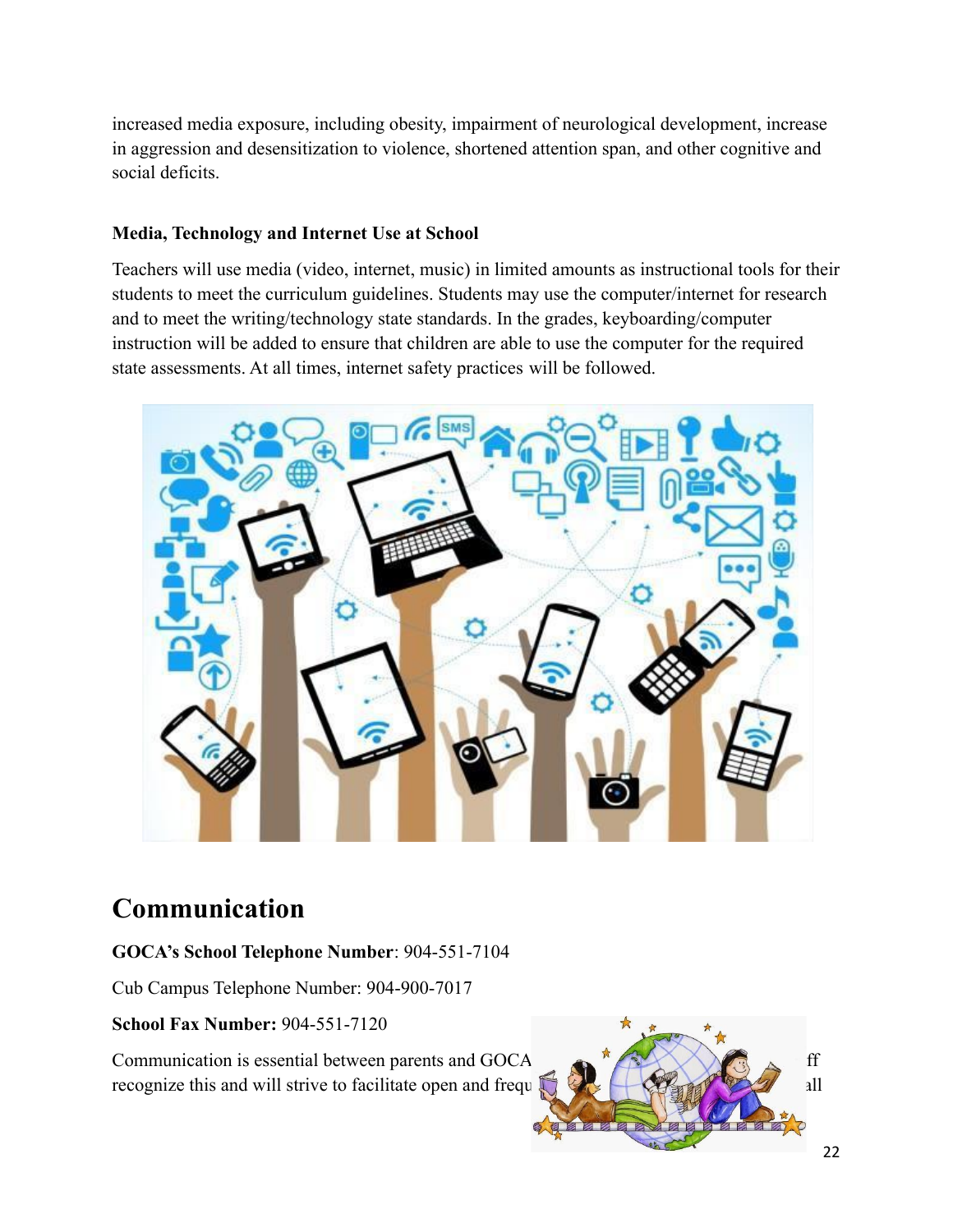times. Teachers will communicate with parents on behavior and academics daily through the agenda/folder.

However, please make sure that you check your child's backpack daily for informal notes from the teacher or from our staff in their folder. In addition to the report cards and conferences, work will be sent home in a folder on Fridays. The parent/guardian will be asked to sign and return the folder by the following Monday.

Progress Reports will be sent home once during the middle of each grading period. Parents may also view their child's current academic status through Focus Parent Portal. Also, visit our school's web page at globaloutreachacademy.com. Pertinent information about school functions and events will appear on this page.

Please feel free to consult with the office regarding any problems or questions that concern your child. It is the desire of the administrators and the faculty to be of service to both parents and students, and every teacher welcomes a conference with any parent.

The school has multiple ways of communications with parents:

- School-wide DoJo communication
- "Class" DoJo ( Please see your child's homeroom teacher to sign up)
- Monthly Newsletters (sent home with the student monthly)

**Parents are encouraged to maintain respectful communication with GOCA administration, faculty and staff. Parents must schedule appointments ahead of time with administrators and teachers. Teachers should be the first point of contact.**

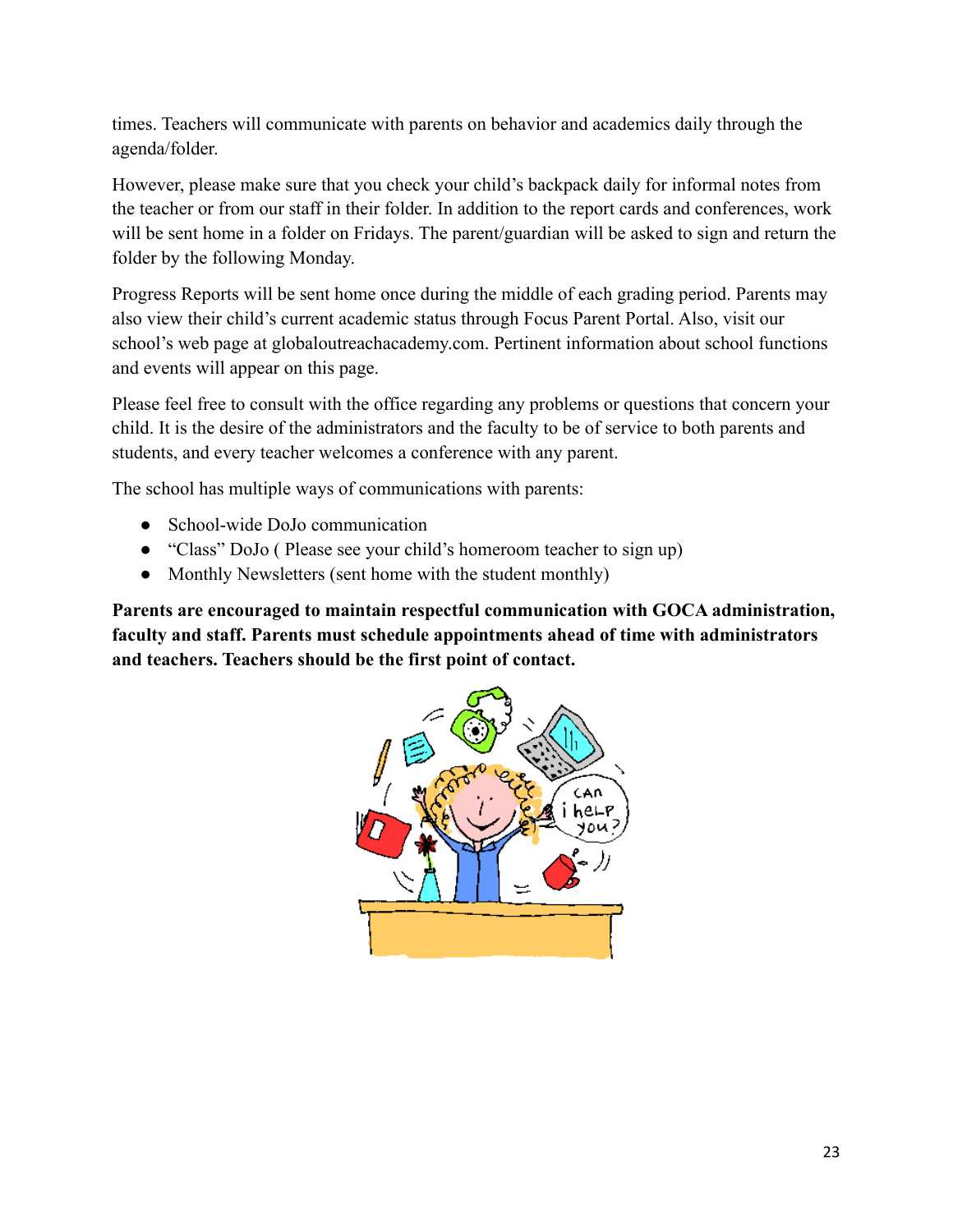## **School Dress Code Policy**

GOCA has set a higher standard of dress to encourage greater respect for students and others, which will result in a higher standard of behavior. This distinct feature will minimize classroom distractions and promote student learning.

Every student in attendance shall wear the school uniform in accordance with GOCA's Dress Code Policy. Parents select to have their children attend Global Outreach Charter Academy with full acknowledgement of the expectations and policies. Purchasing uniforms from GOCA is a policy requirement. The Dress Code Policy will be enforced by school teachers and administration.

**School shirts, hoodies, and PE shirts should be purchased in the School Main Office.**

| <b>Item</b>                                          | Color                                        |
|------------------------------------------------------|----------------------------------------------|
| Skirts, Skirts, and Shorts – pleated or flat front   | Navy Blue or Khaki (no shorter than 3" above |
|                                                      | the knee)                                    |
| School Polo w/ school logo                           | Red or Navy Blue                             |
| Shoes - closed toe and tennis shoes                  | White, Black, or Brown - no images           |
| Tights, Pantyhose, Leggings (worn underneath skirts) | Black, Navy Blue, or White – no images       |
| or shorts)                                           |                                              |
| <b>GOCA Hooded Sweatshirt Jackets</b>                | Solid Gray or Black                          |
| Long Pants or Capris (no jeans or jeggings)          | Navy Blue or Khaki                           |
| Backpacks – no wheels                                | No negative or scary images                  |

#### **Uniform for Girls –2021-2022**

#### *IMPORTANT DRESS CODE INFORMATION FOR GIRLS*

- Please write your child's name on the label of jackets and PE shirts.
- Skirts, jumpers, and PE shorts cannot be shorter than 3 inches above the knee. Uniforms cannot be tight fitting.
- Polo shirts must be buttoned to provide modesty.
- Undershirts (if worn) must be white and tucked in.
- When purchasing uniforms please ensure they are the correct size and length. Polo shirts must extend beyond the skirts, pants, or shorts that the student is wearing. No part of the student's stomach or back should be visible.
- Jewelry must be minimal (small earrings, one dainty necklace, no bracelets). Watches must be non-digital as beeping watches disrupt class. Facial/tongue piercings are prohibited.
- Hair must be well-groomed and natural color. No colored extensions.
- Headbands are allowed as long as they are simple and do not block the view of students sitting behind them.
- No hats may be worn inside the school.
- Students may not wear any kind of bandanas.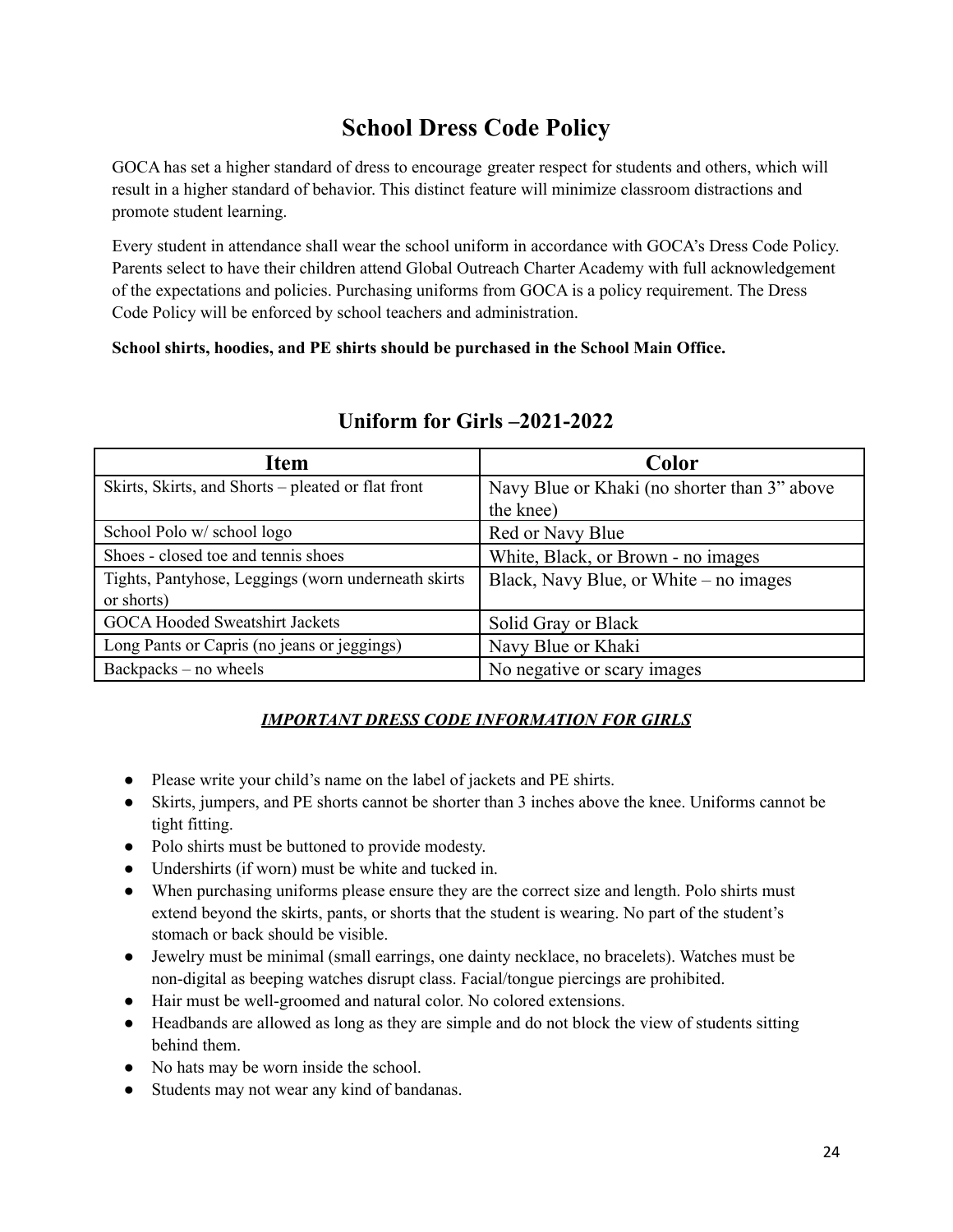- During cold weather may wear warm coats, however, once inside the school building only the GOCA jackets may be worn.
- Students must also wear GOCA polos underneath their GOCA jackets. If a different shirt is visible, other than a plain white undershirt, the student may receive a demerit.

#### **Please Note: Students should be wearing uniforms on picture day.**

#### **Uniform for Boys –2021-2022**

| <b>Item</b>                       | Color                                      |
|-----------------------------------|--------------------------------------------|
| <b>Shorts</b>                     | Navy or Khaki                              |
| Long Pants (no jeans)             | Navy or Khaki                              |
| Belt                              | <b>Black or Brown</b>                      |
| Polo Shirt (short or long sleeve) | Red or Navy Blue                           |
| Shoes - closed toe and heel       | White, Black, or Brown no images           |
| $Socks - ankle length$            | White or Black - no images                 |
| Hooded GOCA Logo Sweatshirts      | Black or Gray purchased at school for \$20 |
| Backpacks – no wheels             | No negative or scary images                |

#### **Please Note: Students should be wearing uniforms on picture day.**

*IMPORTANT DRESS CODE INFORMATION FOR BOYS*

- Please write your child's name on the label of jackets and PE shirts.
- Hoodies may not be worn inside the school building.
- Shirts must be tucked in at all times.
- Undershirts (if worn) must be white and tucked in.
- Pants must be worn at the waist with a belt.
- Hair must be natural color, well-groomed, and no longer than the bottom of the ear. No colored extensions.
- Watches must be non-digital as beeping watches disrupt class. No other jewelry may be worn.
- Wallets cannot be attached to pants with a chain.
- No hats may be worn inside the school.
- No bandanas of any kind may be worn on school campus.
- During cold weather may wear warm coats, however, once inside the school building only the GOCA jackets may be worn.
- Students must also wear GOCA polos underneath their GOCA jackets. If a different shirt is visible, other than a plain white undershirt, the student may receive a demerit.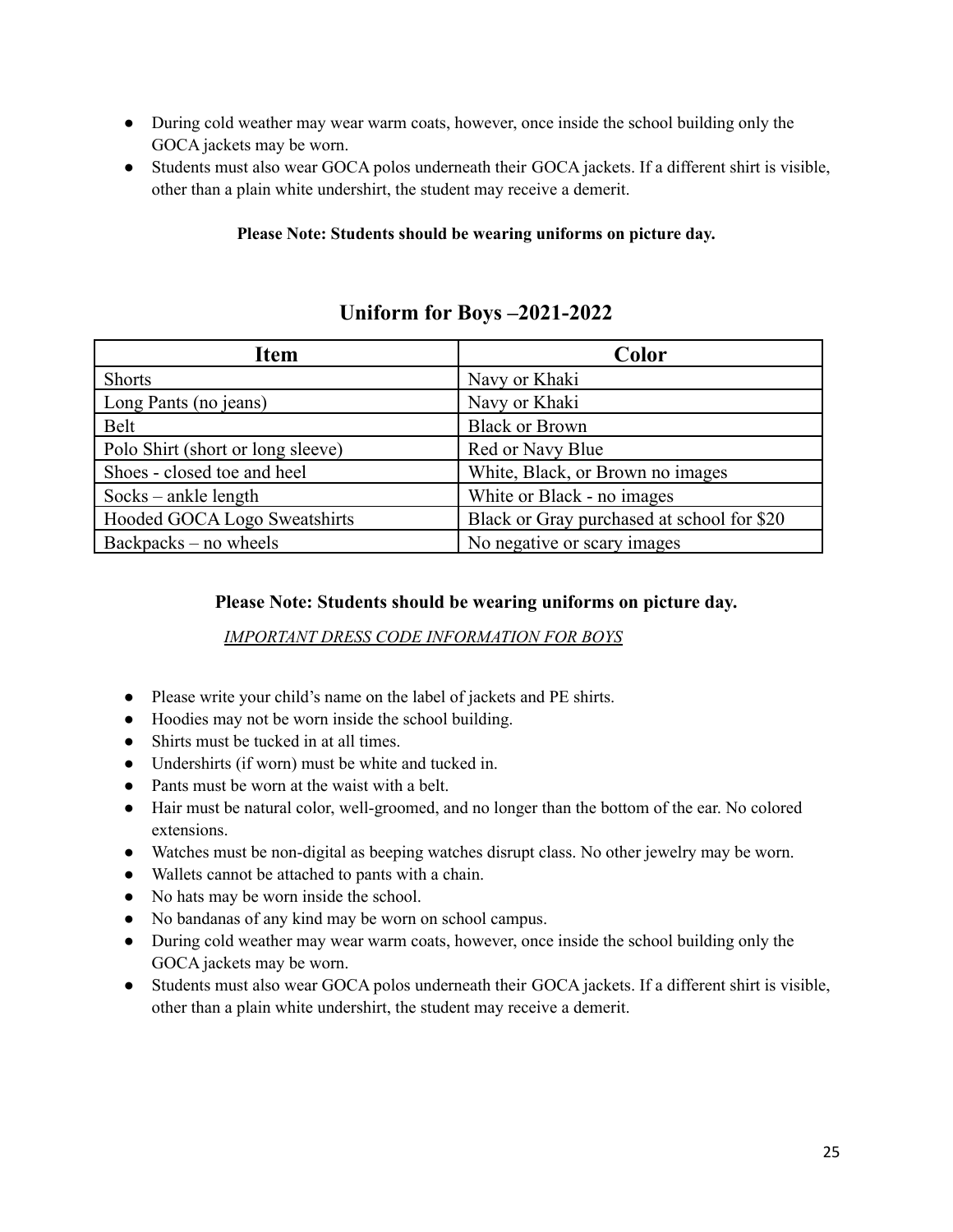#### **Student Code of Conduct**

Global Outreach Charter Academy adheres to the district-wide student code of conduct. Copies are available on the school website as well as on the Duval County School website. A physical copy of the student code of conduct can be printed upon request. The school will also follow all the discipline consequences that are described in the code of conduct.

The student code of conduct will be enforced through discipline referrals which are inputted into the district-wide FOCUS portal. All discipline occurrences and corresponding consequences will be recorded in FOCUS. The parent will also receive a physical copy of the student's referral which will be mailed to the address which the school has on file. It is the parent's responsibility to make sure that the address on file is correct and updated.

#### **Demerits**

On top of implementing discipline referrals, GOCA will utilize the use of school-wide demerit system which will track minor offenses. The offenses recorded on demerits will be as followed:

- 1.01 Disruption in Class
- 1.02 Illegal Organization
- 1.03 Disorder Outside of Class
- 1.05 Profane / Obscene Language
- 1.06 Nonconformity to Code of Appearance
- 1.09 Unauthorized Use of Cell Phone

The school administration reserves the right to upgrade any of these offenses to an automatic referral if the situation is warranted which will be decided by a school administrator.

- The first occurrence of any documentation will be a warning for the student.
- The second occurrence will be a phone call to the parent.
- The third occurrence will be a phone call home with an assigned detention.
- All other occurrences for the rest of the school year will be an automatic discipline referral.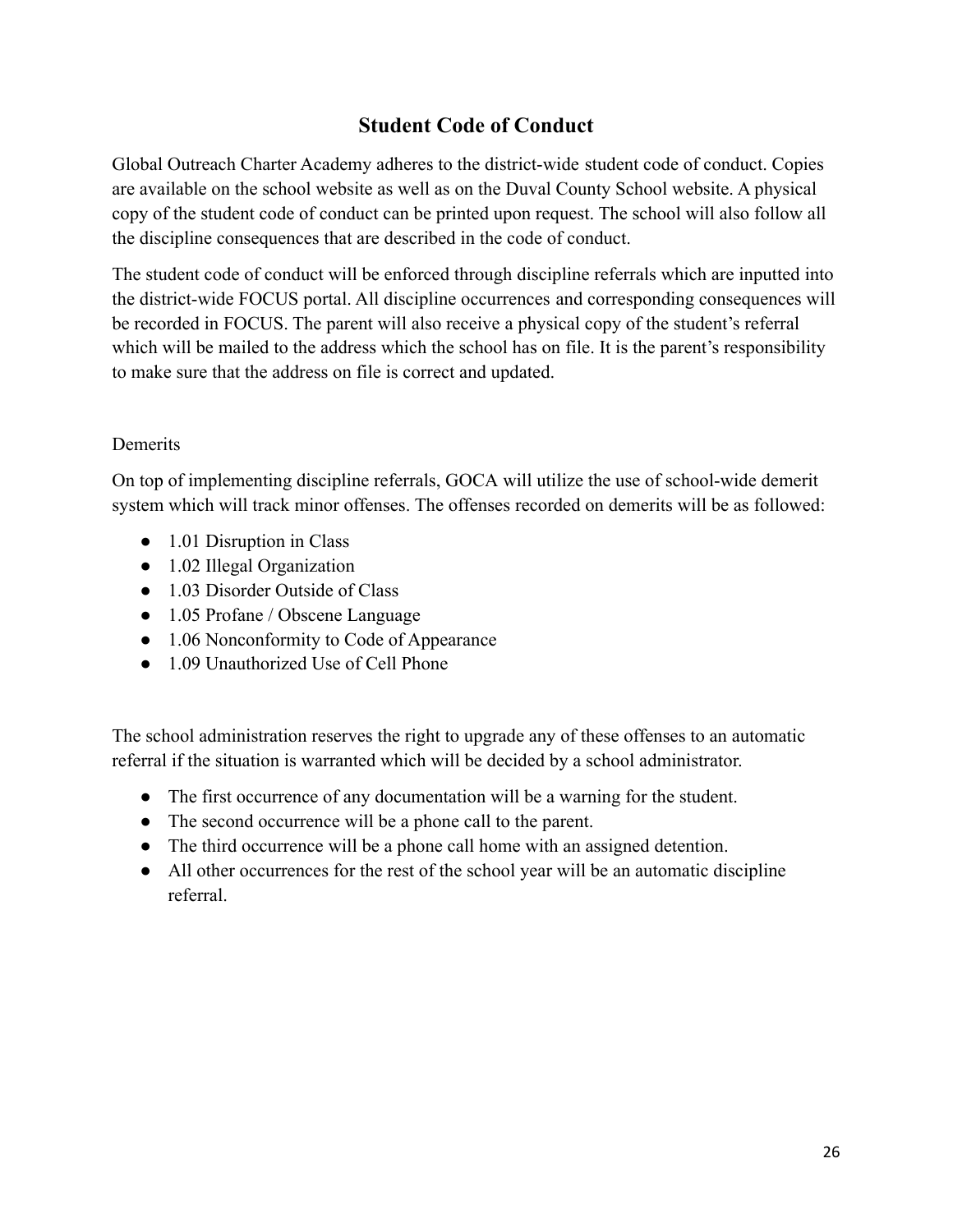#### **Volunteer Service Hours**

Parents have many opportunities to volunteer their time both at school and at home. Volunteer sign-ups will be available throughout the school year events. Other opportunities are announced throughout the school year. Parents are strongly encouraged to volunteer a minimum of twenty (20) service hours per family. To volunteer in classrooms, please make prior arrangements with the teacher so that instructional time is not lost.

It is suggested that a minimum of 2 hours of volunteer service be spent working on school fundraisers and special activities. Parents will receive volunteer time for attending workshops and general parent meetings conducted in the school.



#### **Visitors**

Visitors, **including parents**, are not permitted to go to their child's classroom unannounced during school hours because this disrupts normal routine and instruction. For the safety and protection of all students, visitors (including parents) must present a valid Florida Driver's License. Parents must also sign-in and sign-out, state whom they are visiting, state the purpose of the visit, and obtain a pass before proceeding to a classroom. Cooperation will enable the school to provide a safe and orderly learning environment for all students.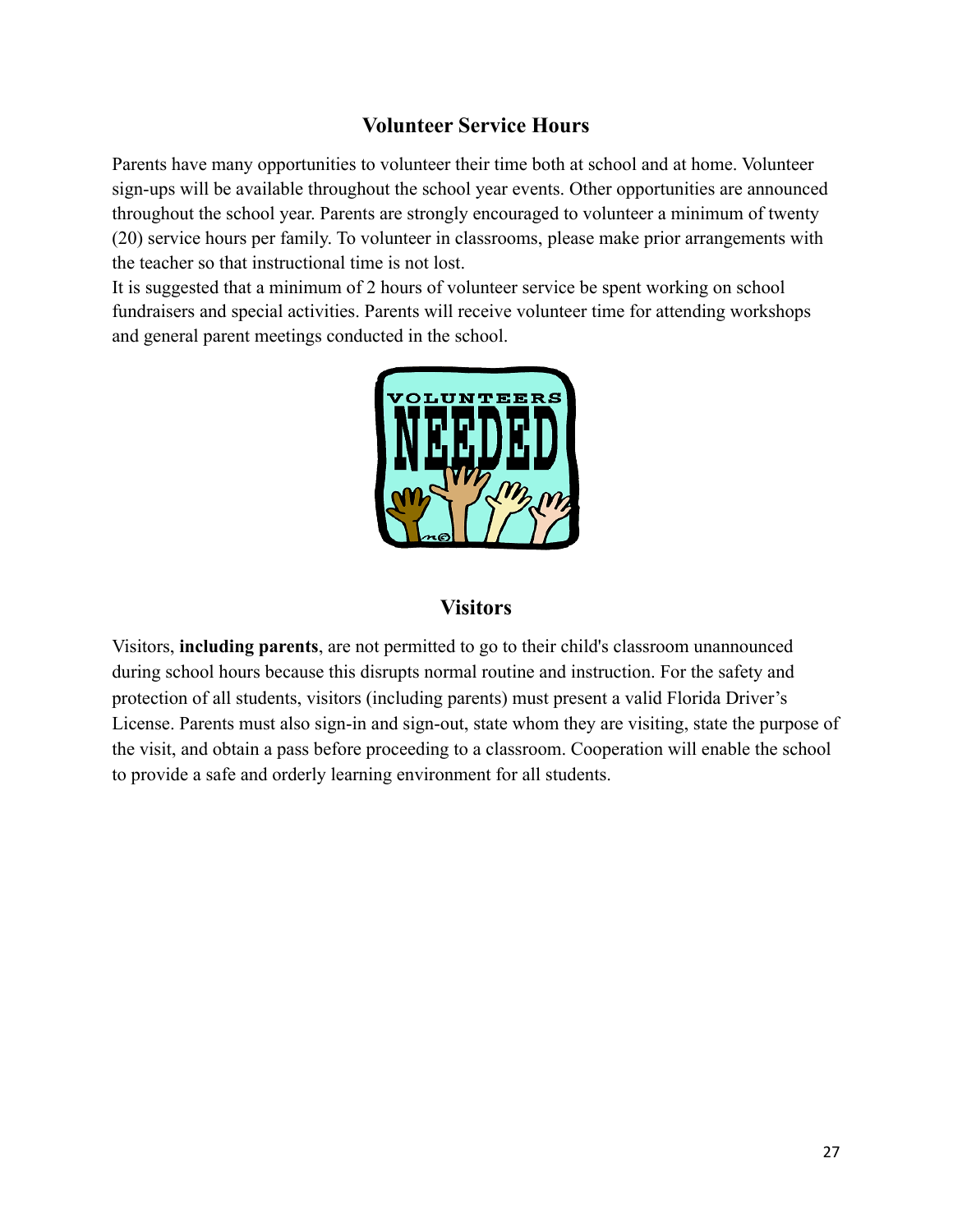#### **Policies and Procedures – Discrimination/Harassment**

#### (Duval County Public Schools Code of Student Conduct) **GOCA's POLICY AND PROCEDURES PROHIBITING DISCRIMINATION, INCLUDING SEXUAL AND OTHER FORMS OF HARASSMENT.**

#### **1. Policy against Discrimination**

- a. No person shall, on the basis of race, color, religion, gender, age, marital status, disability, political or religious beliefs, national or ethnic origin, or sexual orientation be excluded from participation in, be denied the benefits of, or be subjected to discrimination under any education program or activity, or in any employment conditions or practices conducted by this School, except as provided by law.
- b. The School shall comply with all state and federal laws, which prohibit discrimination and are designed to protect the civil rights of applicants, employees, and/or students, or other persons protected by applicable law.
- c. The School shall admit students to programs and classes without regard to race, color, religion, gender, age, national or ethnic origin, marital status, disability or handicap or sexual orientation.
- **2. Policy against Sexual Harassment or Other Forms of Harassment Prohibited by Law**
	- a. The School desires to maintain an academic and work environment in which all employees, volunteers, and students are treated with respect and dignity. A vital element of this atmosphere is the School's commitment to equal opportunities and the prohibition of discriminatory practices. The School's prohibition against discriminatory practices includes prohibitions against sexual harassment, or any other form of harassment based upon a person's membership in a protected class and specifically prohibited by applicable state or federal law. The School forbids sexual harassment, or any other form of illegal harassment, of any employee, student, volunteer or visitor. The School will not tolerate sexual harassment, or any other form of illegal harassment by any of its employees, students, volunteers or agents.
	- b. The prohibition against discrimination including sexual and other forms of illegal harassment shall also apply to non-employee volunteers who work subject to the control of school authorities, and to all vendors or service providers who have access to School facilities.

#### **3. Definition of Sexual Harassment**

a. Prohibited sexual harassment includes, but is not limited to, requests for sexual favors, and other verbal, visual or physical conduct of a sexual nature when: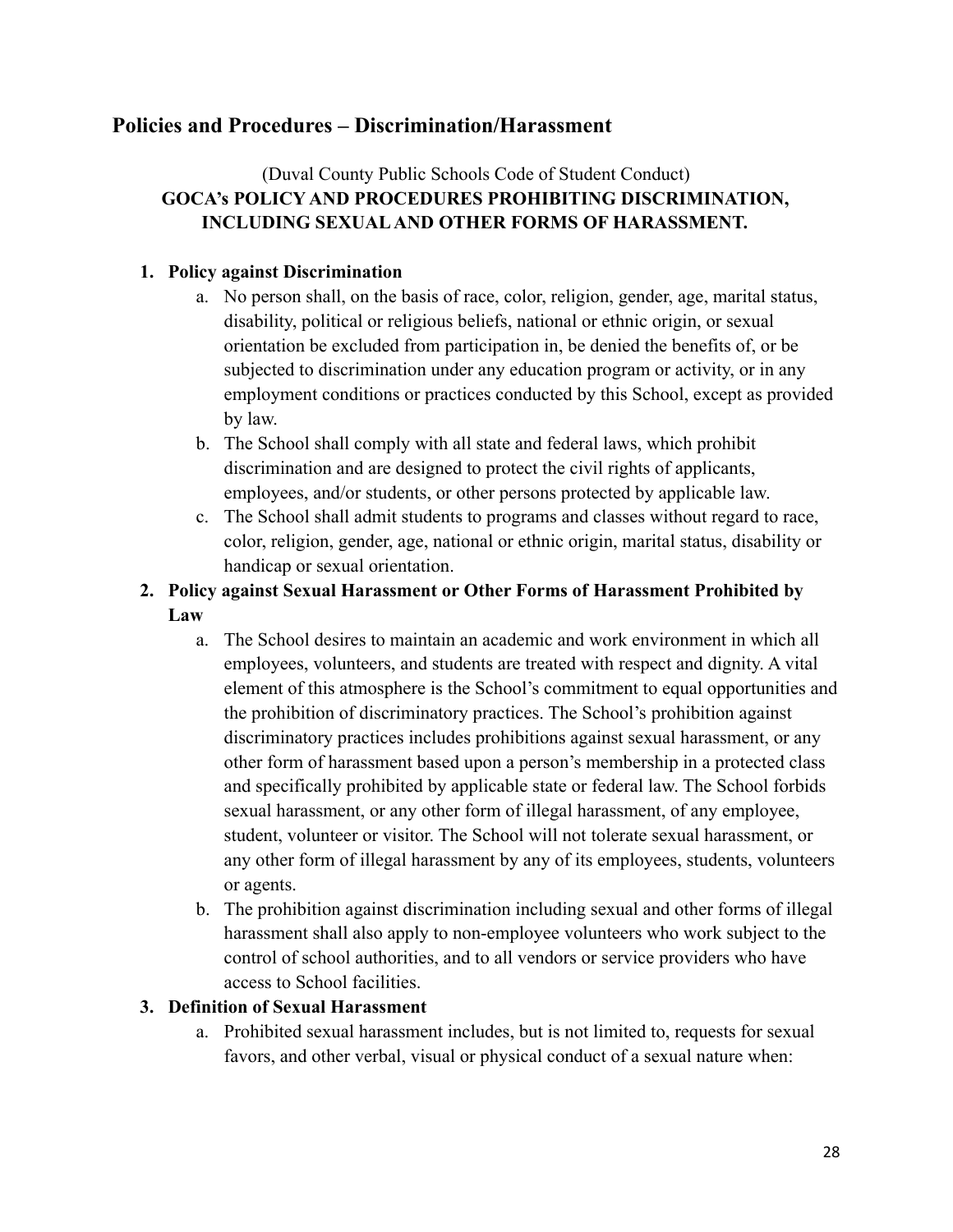- 1. Submission to the conduct is explicitly or implicitly made a term or condition of an individual's employment, academic status, or progress.
- 2. Submission to or rejection of the conduct by an individual is used as the basis for employment or academic decisions affecting the individual.
- 3. The conduct has the purpose or effect of having a negative impact on the individual's academic performance or employment, unreasonably interfering with the individual's education or employment, or creating an intimidating, hostile, or offensive educational or employment environment.
- 4. **Submission to or rejection of the conduct** by the individual is used as the basis for any decision affecting the individual regarding any term or condition of employment, employment or academic benefits, or services, honors, programs, or activities available at or through the school.
	- a. Types of conduct which are prohibited in the School and which may constitute sexual harassment include, but are not limited to:
		- 1. Graphic verbal comments about an individual's body or appearance.
		- 2. Sexual jokes, notes, stories, drawings, pictures or gestures.
		- 3. Sexual slurs, leering, threats, abusive words, derogatory comments or sexually degrading descriptions.
		- 4. Unwelcome sexual flirtations or propositions for sexual activity or unwelcome demands for sexual favors, including but not limited to repeated unwelcome requests for dates.
		- 5. Spreading sexual rumors.
		- 6. Touching an individual's body or clothes (including one's own) in a sexual way, including, but not limited to, grabbing, brushing against, patting, pinching, bumping, rubbing, kissing, and fondling.
		- 7. Cornering or blocking normal movements.
		- 8. Displaying sexually suggestive drawings, pictures, written materials, and objects in the educational environment.

#### **5. Definition of Other Forms of Prohibited Harassment**

a. Illegal harassment on the basis of any other characteristic protected by state or federal law is strictly prohibited. This includes verbal or physical conduct that denigrates or shows hostility or aversion toward an individual because of his/her race, color, religion, gender, national origin, age, disability, marital status, citizenship or sexual orientation or any other characteristic protected by law and that: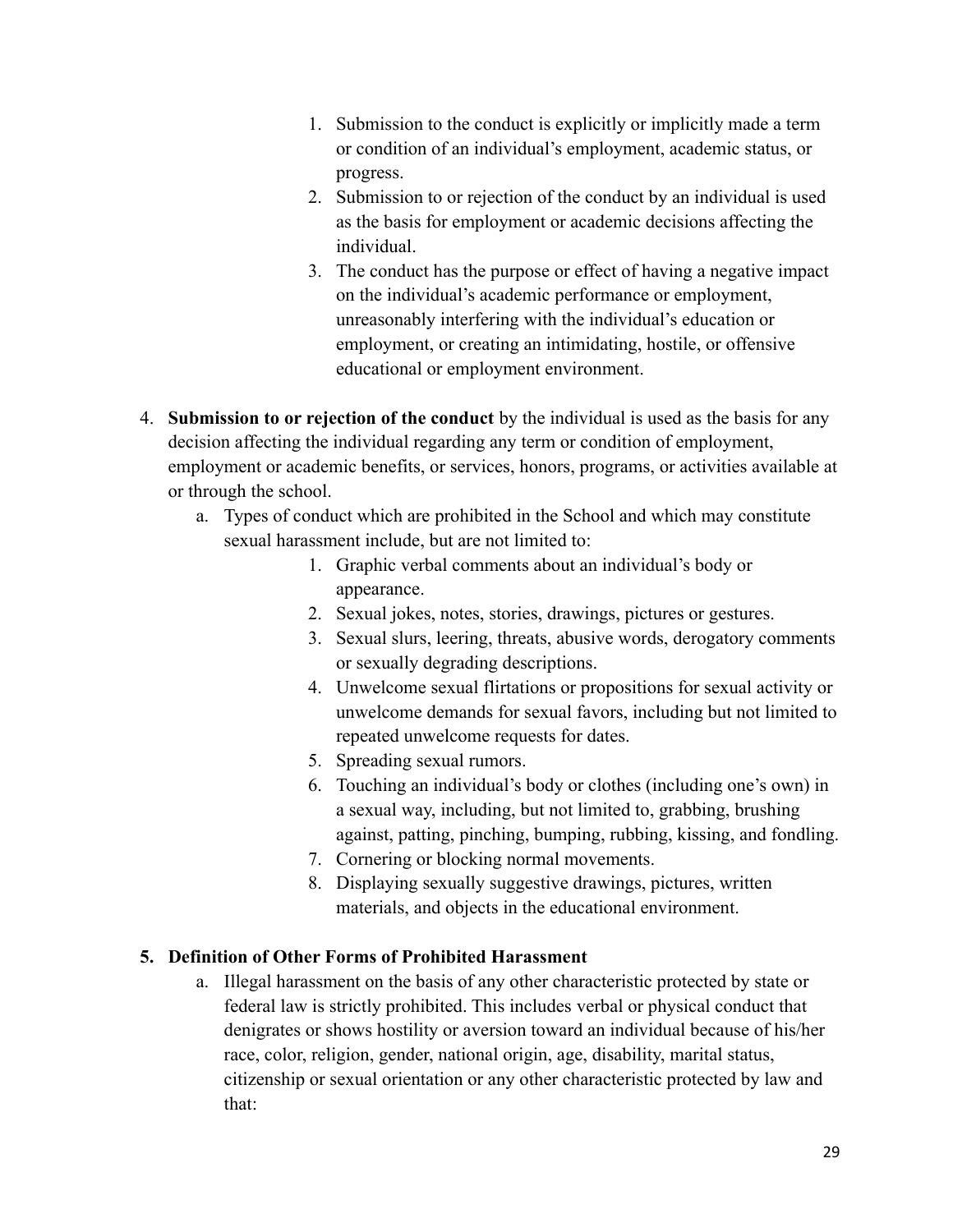- 1. Has the purpose or effect of creating an intimidating, hostile or offensive work or academic environment;
- 2. Has the purpose or effect of interfering with an individual's work or academic performance;

Examples of prohibited actions, which may constitute harassment include, but are not limited to, the following:

- 1. Epithets, slurs or negative stereotyping;
- 3. Threatening, intimidating or hostile acts, such as stalking; or
- 4. Written or graphic material that denigrates or shows hostility or aversion toward an individual or group and that is placed on walls or elsewhere on the school premises or circulated in the workplace or academic environment.

#### **6. Retaliation Prohibited**

- a. Any act of retaliation against an individual who files a complaint alleging a violation of the School's anti-discrimination policy and/or sexual or illegal harassment policy or who participates in the investigation of a discrimination complaint is prohibited.
- b. Retaliation may include, but is not limited to, any form of intimidation, reprisal or harassment based upon participation in the investigation if, or filing a complaint of, discrimination.